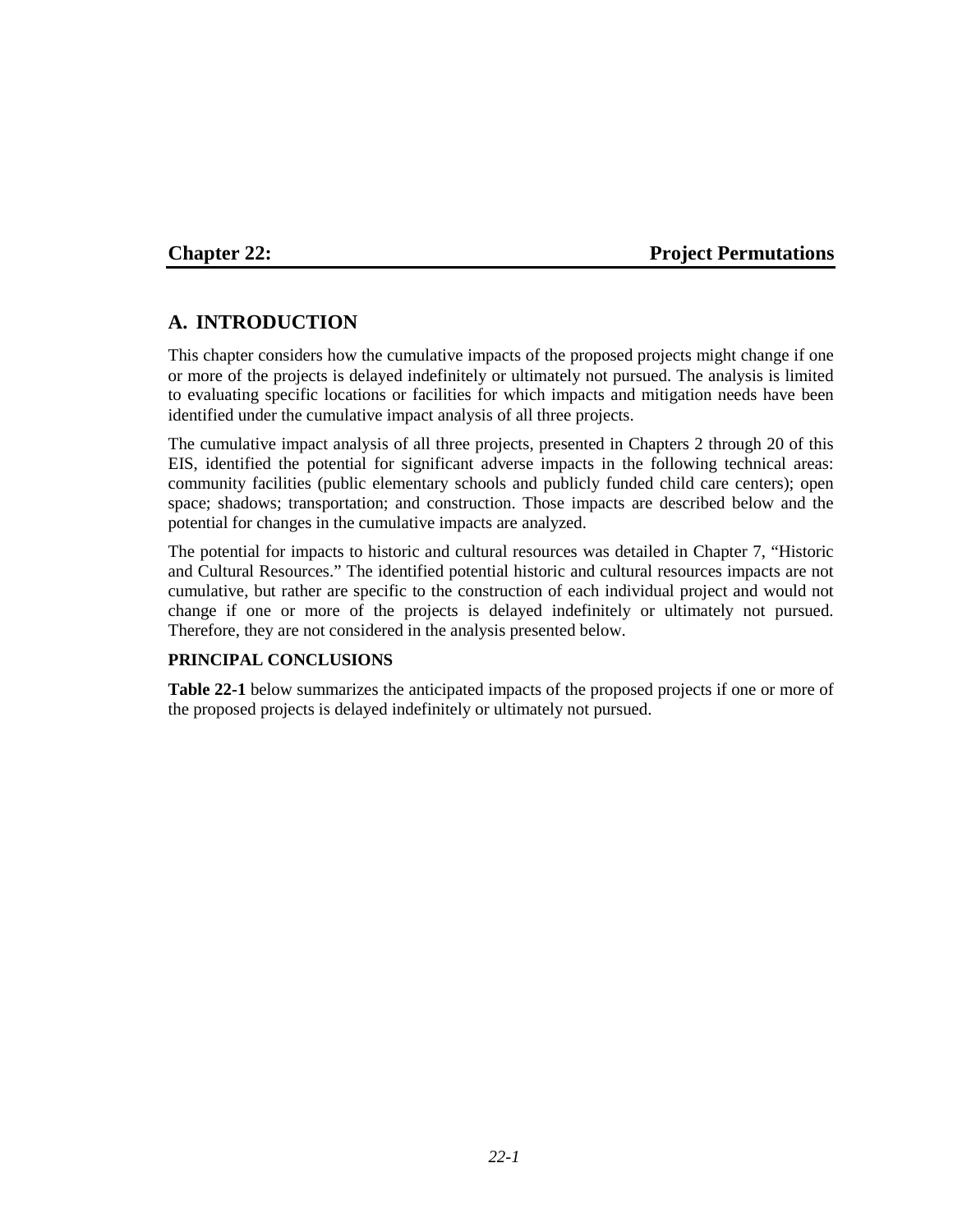| Proposed Projects-<br><b>Proposed Projects-</b><br><b>Proposed Projects-</b><br>Site 4 (4A/4B) and Site<br>Future with Site 4 (4A/4B) Project<br>Site 5 and Site 6A<br>Site 4 (4A/4B) and<br>Future with Site 5<br>Future with Site 6A Project Only<br><b>Projects Only</b><br><b>6A Projects Only</b><br>Site 5 Projects Only<br>Only<br><b>Project Only</b><br><b>Public Elementary</b><br>No<br>No<br>No<br><b>Schools</b><br><b>No</b><br>No<br><b>No</b><br><b>Publicly Funded Child</b><br>Care<br><b>NeYes</b><br>No<br>No<br><b>No</b><br><b>No</b><br>No<br><b>No</b><br><b>Open Space</b><br>Yes<br><b>No</b><br><b>No</b><br><b>No</b><br>Yes<br>Shadows-Cherry<br><b>Clinton Playground</b><br>December 21<br>Yes<br>Yes<br><b>No</b><br><b>No</b><br>Yes<br>No<br>Shadows-Lillian D<br><b>Wald Playground</b><br>March 21/September 21<br>Yes<br><b>No</b><br>No<br><b>No</b><br><b>No</b><br>No<br>Shadows-Cherry<br><b>Clinton Playground</b><br>Yes<br>No<br><b>No</b><br>March 21/September 21<br>Yes<br><b>No</b><br>Yes<br>Shadows-Cherry<br><b>Clinton Playground</b><br>No<br><b>No</b><br>No<br>May 6/August 6<br><b>No</b><br>No<br>No<br>Yes, except at South Street/Pike Slip,<br>Yes, except at South Street/Pike<br>Slip, Madison/Pike Streets, East<br>Yes, except at South<br>Madison/Pike Streets, East<br>Yes, except at South<br>Street/Pike Slip.<br>Broadway/Pike Street, Canal/Allen<br>Street/Pike Slip.<br>Broadway/Pike Street, Canal/Allen<br>Division/Market Streets,<br>Streets, Division/Market Streets,<br>Streets, Division/Market Streets,<br>Division/Market Streets,<br>Yes, except at South<br>Yes, except at South<br>Street/Pike Slip.<br>Allen/Delancey Streets,<br>Street/Pike Slip,<br>Allen/Delancey Streets,<br>Allen/Delancey Streets,<br>Allen/Delancey Streets,<br>Division/Pike Streets.<br>Division/Pike Streets.<br>Bowery/Division/Doyers Streets,<br>Bowery/Division/Doyers Streets,<br>Chatham Square/East<br>Chatham Square/East<br>and Worth/Centre<br>Broadway, and<br>and Worth/Centre<br>Chatham Square/East Broadway, and<br>Chatham Square/East Broadway,<br>Broadway, and<br><b>Traffic</b><br>and Worth/Centre Streets<br><b>Streets</b><br><b>Worth/Centre Streets</b><br><b>Streets</b><br>Worth/Centre Streets<br>Worth/Centre Streets<br>Yes<br>Yes<br>Yes<br>Yes<br>Yes<br>Yes<br><b>Subway Station</b> | <b>Future with</b> | <b>Future with the</b> | <b>Future with the</b> |                                       |  |
|---------------------------------------------------------------------------------------------------------------------------------------------------------------------------------------------------------------------------------------------------------------------------------------------------------------------------------------------------------------------------------------------------------------------------------------------------------------------------------------------------------------------------------------------------------------------------------------------------------------------------------------------------------------------------------------------------------------------------------------------------------------------------------------------------------------------------------------------------------------------------------------------------------------------------------------------------------------------------------------------------------------------------------------------------------------------------------------------------------------------------------------------------------------------------------------------------------------------------------------------------------------------------------------------------------------------------------------------------------------------------------------------------------------------------------------------------------------------------------------------------------------------------------------------------------------------------------------------------------------------------------------------------------------------------------------------------------------------------------------------------------------------------------------------------------------------------------------------------------------------------------------------------------------------------------------------------------------------------------------------------------------------------------------------------------------------------------------------------------------------------------------------------------------------------------------------------------------------------------------------------------------------------------------------------------------------------------------------------------------------------------------|--------------------|------------------------|------------------------|---------------------------------------|--|
|                                                                                                                                                                                                                                                                                                                                                                                                                                                                                                                                                                                                                                                                                                                                                                                                                                                                                                                                                                                                                                                                                                                                                                                                                                                                                                                                                                                                                                                                                                                                                                                                                                                                                                                                                                                                                                                                                                                                                                                                                                                                                                                                                                                                                                                                                                                                                                                       |                    |                        |                        |                                       |  |
|                                                                                                                                                                                                                                                                                                                                                                                                                                                                                                                                                                                                                                                                                                                                                                                                                                                                                                                                                                                                                                                                                                                                                                                                                                                                                                                                                                                                                                                                                                                                                                                                                                                                                                                                                                                                                                                                                                                                                                                                                                                                                                                                                                                                                                                                                                                                                                                       |                    |                        |                        |                                       |  |
|                                                                                                                                                                                                                                                                                                                                                                                                                                                                                                                                                                                                                                                                                                                                                                                                                                                                                                                                                                                                                                                                                                                                                                                                                                                                                                                                                                                                                                                                                                                                                                                                                                                                                                                                                                                                                                                                                                                                                                                                                                                                                                                                                                                                                                                                                                                                                                                       |                    |                        |                        |                                       |  |
|                                                                                                                                                                                                                                                                                                                                                                                                                                                                                                                                                                                                                                                                                                                                                                                                                                                                                                                                                                                                                                                                                                                                                                                                                                                                                                                                                                                                                                                                                                                                                                                                                                                                                                                                                                                                                                                                                                                                                                                                                                                                                                                                                                                                                                                                                                                                                                                       |                    |                        |                        |                                       |  |
|                                                                                                                                                                                                                                                                                                                                                                                                                                                                                                                                                                                                                                                                                                                                                                                                                                                                                                                                                                                                                                                                                                                                                                                                                                                                                                                                                                                                                                                                                                                                                                                                                                                                                                                                                                                                                                                                                                                                                                                                                                                                                                                                                                                                                                                                                                                                                                                       |                    |                        |                        |                                       |  |
|                                                                                                                                                                                                                                                                                                                                                                                                                                                                                                                                                                                                                                                                                                                                                                                                                                                                                                                                                                                                                                                                                                                                                                                                                                                                                                                                                                                                                                                                                                                                                                                                                                                                                                                                                                                                                                                                                                                                                                                                                                                                                                                                                                                                                                                                                                                                                                                       |                    |                        |                        |                                       |  |
|                                                                                                                                                                                                                                                                                                                                                                                                                                                                                                                                                                                                                                                                                                                                                                                                                                                                                                                                                                                                                                                                                                                                                                                                                                                                                                                                                                                                                                                                                                                                                                                                                                                                                                                                                                                                                                                                                                                                                                                                                                                                                                                                                                                                                                                                                                                                                                                       |                    |                        |                        |                                       |  |
|                                                                                                                                                                                                                                                                                                                                                                                                                                                                                                                                                                                                                                                                                                                                                                                                                                                                                                                                                                                                                                                                                                                                                                                                                                                                                                                                                                                                                                                                                                                                                                                                                                                                                                                                                                                                                                                                                                                                                                                                                                                                                                                                                                                                                                                                                                                                                                                       |                    |                        |                        |                                       |  |
|                                                                                                                                                                                                                                                                                                                                                                                                                                                                                                                                                                                                                                                                                                                                                                                                                                                                                                                                                                                                                                                                                                                                                                                                                                                                                                                                                                                                                                                                                                                                                                                                                                                                                                                                                                                                                                                                                                                                                                                                                                                                                                                                                                                                                                                                                                                                                                                       |                    |                        |                        |                                       |  |
|                                                                                                                                                                                                                                                                                                                                                                                                                                                                                                                                                                                                                                                                                                                                                                                                                                                                                                                                                                                                                                                                                                                                                                                                                                                                                                                                                                                                                                                                                                                                                                                                                                                                                                                                                                                                                                                                                                                                                                                                                                                                                                                                                                                                                                                                                                                                                                                       |                    |                        |                        |                                       |  |
|                                                                                                                                                                                                                                                                                                                                                                                                                                                                                                                                                                                                                                                                                                                                                                                                                                                                                                                                                                                                                                                                                                                                                                                                                                                                                                                                                                                                                                                                                                                                                                                                                                                                                                                                                                                                                                                                                                                                                                                                                                                                                                                                                                                                                                                                                                                                                                                       |                    |                        |                        |                                       |  |
|                                                                                                                                                                                                                                                                                                                                                                                                                                                                                                                                                                                                                                                                                                                                                                                                                                                                                                                                                                                                                                                                                                                                                                                                                                                                                                                                                                                                                                                                                                                                                                                                                                                                                                                                                                                                                                                                                                                                                                                                                                                                                                                                                                                                                                                                                                                                                                                       |                    |                        |                        |                                       |  |
|                                                                                                                                                                                                                                                                                                                                                                                                                                                                                                                                                                                                                                                                                                                                                                                                                                                                                                                                                                                                                                                                                                                                                                                                                                                                                                                                                                                                                                                                                                                                                                                                                                                                                                                                                                                                                                                                                                                                                                                                                                                                                                                                                                                                                                                                                                                                                                                       |                    |                        |                        |                                       |  |
|                                                                                                                                                                                                                                                                                                                                                                                                                                                                                                                                                                                                                                                                                                                                                                                                                                                                                                                                                                                                                                                                                                                                                                                                                                                                                                                                                                                                                                                                                                                                                                                                                                                                                                                                                                                                                                                                                                                                                                                                                                                                                                                                                                                                                                                                                                                                                                                       |                    |                        |                        |                                       |  |
|                                                                                                                                                                                                                                                                                                                                                                                                                                                                                                                                                                                                                                                                                                                                                                                                                                                                                                                                                                                                                                                                                                                                                                                                                                                                                                                                                                                                                                                                                                                                                                                                                                                                                                                                                                                                                                                                                                                                                                                                                                                                                                                                                                                                                                                                                                                                                                                       |                    |                        |                        |                                       |  |
|                                                                                                                                                                                                                                                                                                                                                                                                                                                                                                                                                                                                                                                                                                                                                                                                                                                                                                                                                                                                                                                                                                                                                                                                                                                                                                                                                                                                                                                                                                                                                                                                                                                                                                                                                                                                                                                                                                                                                                                                                                                                                                                                                                                                                                                                                                                                                                                       |                    |                        |                        |                                       |  |
|                                                                                                                                                                                                                                                                                                                                                                                                                                                                                                                                                                                                                                                                                                                                                                                                                                                                                                                                                                                                                                                                                                                                                                                                                                                                                                                                                                                                                                                                                                                                                                                                                                                                                                                                                                                                                                                                                                                                                                                                                                                                                                                                                                                                                                                                                                                                                                                       |                    |                        |                        |                                       |  |
|                                                                                                                                                                                                                                                                                                                                                                                                                                                                                                                                                                                                                                                                                                                                                                                                                                                                                                                                                                                                                                                                                                                                                                                                                                                                                                                                                                                                                                                                                                                                                                                                                                                                                                                                                                                                                                                                                                                                                                                                                                                                                                                                                                                                                                                                                                                                                                                       |                    |                        |                        |                                       |  |
|                                                                                                                                                                                                                                                                                                                                                                                                                                                                                                                                                                                                                                                                                                                                                                                                                                                                                                                                                                                                                                                                                                                                                                                                                                                                                                                                                                                                                                                                                                                                                                                                                                                                                                                                                                                                                                                                                                                                                                                                                                                                                                                                                                                                                                                                                                                                                                                       |                    |                        |                        |                                       |  |
|                                                                                                                                                                                                                                                                                                                                                                                                                                                                                                                                                                                                                                                                                                                                                                                                                                                                                                                                                                                                                                                                                                                                                                                                                                                                                                                                                                                                                                                                                                                                                                                                                                                                                                                                                                                                                                                                                                                                                                                                                                                                                                                                                                                                                                                                                                                                                                                       |                    |                        |                        |                                       |  |
|                                                                                                                                                                                                                                                                                                                                                                                                                                                                                                                                                                                                                                                                                                                                                                                                                                                                                                                                                                                                                                                                                                                                                                                                                                                                                                                                                                                                                                                                                                                                                                                                                                                                                                                                                                                                                                                                                                                                                                                                                                                                                                                                                                                                                                                                                                                                                                                       |                    |                        |                        |                                       |  |
|                                                                                                                                                                                                                                                                                                                                                                                                                                                                                                                                                                                                                                                                                                                                                                                                                                                                                                                                                                                                                                                                                                                                                                                                                                                                                                                                                                                                                                                                                                                                                                                                                                                                                                                                                                                                                                                                                                                                                                                                                                                                                                                                                                                                                                                                                                                                                                                       |                    |                        |                        |                                       |  |
|                                                                                                                                                                                                                                                                                                                                                                                                                                                                                                                                                                                                                                                                                                                                                                                                                                                                                                                                                                                                                                                                                                                                                                                                                                                                                                                                                                                                                                                                                                                                                                                                                                                                                                                                                                                                                                                                                                                                                                                                                                                                                                                                                                                                                                                                                                                                                                                       |                    |                        |                        |                                       |  |
|                                                                                                                                                                                                                                                                                                                                                                                                                                                                                                                                                                                                                                                                                                                                                                                                                                                                                                                                                                                                                                                                                                                                                                                                                                                                                                                                                                                                                                                                                                                                                                                                                                                                                                                                                                                                                                                                                                                                                                                                                                                                                                                                                                                                                                                                                                                                                                                       |                    |                        |                        |                                       |  |
|                                                                                                                                                                                                                                                                                                                                                                                                                                                                                                                                                                                                                                                                                                                                                                                                                                                                                                                                                                                                                                                                                                                                                                                                                                                                                                                                                                                                                                                                                                                                                                                                                                                                                                                                                                                                                                                                                                                                                                                                                                                                                                                                                                                                                                                                                                                                                                                       |                    |                        |                        |                                       |  |
|                                                                                                                                                                                                                                                                                                                                                                                                                                                                                                                                                                                                                                                                                                                                                                                                                                                                                                                                                                                                                                                                                                                                                                                                                                                                                                                                                                                                                                                                                                                                                                                                                                                                                                                                                                                                                                                                                                                                                                                                                                                                                                                                                                                                                                                                                                                                                                                       |                    |                        |                        |                                       |  |
|                                                                                                                                                                                                                                                                                                                                                                                                                                                                                                                                                                                                                                                                                                                                                                                                                                                                                                                                                                                                                                                                                                                                                                                                                                                                                                                                                                                                                                                                                                                                                                                                                                                                                                                                                                                                                                                                                                                                                                                                                                                                                                                                                                                                                                                                                                                                                                                       |                    |                        |                        |                                       |  |
|                                                                                                                                                                                                                                                                                                                                                                                                                                                                                                                                                                                                                                                                                                                                                                                                                                                                                                                                                                                                                                                                                                                                                                                                                                                                                                                                                                                                                                                                                                                                                                                                                                                                                                                                                                                                                                                                                                                                                                                                                                                                                                                                                                                                                                                                                                                                                                                       |                    |                        |                        |                                       |  |
|                                                                                                                                                                                                                                                                                                                                                                                                                                                                                                                                                                                                                                                                                                                                                                                                                                                                                                                                                                                                                                                                                                                                                                                                                                                                                                                                                                                                                                                                                                                                                                                                                                                                                                                                                                                                                                                                                                                                                                                                                                                                                                                                                                                                                                                                                                                                                                                       |                    |                        |                        | Yes, except at Rutgers/Madison Street |  |
| Yes<br>Yes<br>Yes<br><b>Pedestrians</b><br>Yes<br>E crosswalk<br>Yes                                                                                                                                                                                                                                                                                                                                                                                                                                                                                                                                                                                                                                                                                                                                                                                                                                                                                                                                                                                                                                                                                                                                                                                                                                                                                                                                                                                                                                                                                                                                                                                                                                                                                                                                                                                                                                                                                                                                                                                                                                                                                                                                                                                                                                                                                                                  |                    |                        |                        |                                       |  |
| Yes, except at South Street/Pike                                                                                                                                                                                                                                                                                                                                                                                                                                                                                                                                                                                                                                                                                                                                                                                                                                                                                                                                                                                                                                                                                                                                                                                                                                                                                                                                                                                                                                                                                                                                                                                                                                                                                                                                                                                                                                                                                                                                                                                                                                                                                                                                                                                                                                                                                                                                                      |                    |                        |                        |                                       |  |
| Yes, except at South Street/Pike Slip,<br>Slip, Madison/Pike Streets,                                                                                                                                                                                                                                                                                                                                                                                                                                                                                                                                                                                                                                                                                                                                                                                                                                                                                                                                                                                                                                                                                                                                                                                                                                                                                                                                                                                                                                                                                                                                                                                                                                                                                                                                                                                                                                                                                                                                                                                                                                                                                                                                                                                                                                                                                                                 |                    |                        |                        |                                       |  |
| Yes, except at South<br>Madison/Pike Streets, East<br>Madison/Montgomery Streets, East                                                                                                                                                                                                                                                                                                                                                                                                                                                                                                                                                                                                                                                                                                                                                                                                                                                                                                                                                                                                                                                                                                                                                                                                                                                                                                                                                                                                                                                                                                                                                                                                                                                                                                                                                                                                                                                                                                                                                                                                                                                                                                                                                                                                                                                                                                |                    |                        |                        |                                       |  |
| Street/Pike Slip,<br>Broadway/Pike Street, Canal/Allen<br>Broadway/Pike Street, Canal/Allen<br>Yes, except at South                                                                                                                                                                                                                                                                                                                                                                                                                                                                                                                                                                                                                                                                                                                                                                                                                                                                                                                                                                                                                                                                                                                                                                                                                                                                                                                                                                                                                                                                                                                                                                                                                                                                                                                                                                                                                                                                                                                                                                                                                                                                                                                                                                                                                                                                   |                    |                        |                        |                                       |  |
| Division/Market Street,<br>Street/Pike Slip, East<br>Streets, Division/Market Streets,<br>Yes, except at South<br>Yes, except at South<br>Streets, Division/Market Streets,<br>Street/Pike Slip.<br>Allen/Delancey Streets,<br>Street/Pike Slip.<br>Allen/Delancey Streets,<br>Broadway/Market Street.<br>Allen/Delancey Streets,                                                                                                                                                                                                                                                                                                                                                                                                                                                                                                                                                                                                                                                                                                                                                                                                                                                                                                                                                                                                                                                                                                                                                                                                                                                                                                                                                                                                                                                                                                                                                                                                                                                                                                                                                                                                                                                                                                                                                                                                                                                     |                    |                        |                        |                                       |  |
| Division/Pike Streets.<br>Division/Pike Streets.<br>Bowery/Division/Doyers Streets,<br>Allen/Delancey Streets,<br>Bowery/Division/Doyers Streets,<br>Chatham Square/East                                                                                                                                                                                                                                                                                                                                                                                                                                                                                                                                                                                                                                                                                                                                                                                                                                                                                                                                                                                                                                                                                                                                                                                                                                                                                                                                                                                                                                                                                                                                                                                                                                                                                                                                                                                                                                                                                                                                                                                                                                                                                                                                                                                                              |                    |                        |                        |                                       |  |
| Chatham Square/East Broadway,<br>and Worth/Centre<br>Broadway, and<br>and Worth/Centre<br>Chatham Square/East Broadway, and<br>and Worth/Centre                                                                                                                                                                                                                                                                                                                                                                                                                                                                                                                                                                                                                                                                                                                                                                                                                                                                                                                                                                                                                                                                                                                                                                                                                                                                                                                                                                                                                                                                                                                                                                                                                                                                                                                                                                                                                                                                                                                                                                                                                                                                                                                                                                                                                                       |                    |                        |                        |                                       |  |
| and Worth/Centre Streets<br><b>Construction-Traffic</b><br>Worth/Centre Streets<br>Worth/Centre Streets<br><b>Streets</b><br><b>Streets</b><br><b>Streets</b>                                                                                                                                                                                                                                                                                                                                                                                                                                                                                                                                                                                                                                                                                                                                                                                                                                                                                                                                                                                                                                                                                                                                                                                                                                                                                                                                                                                                                                                                                                                                                                                                                                                                                                                                                                                                                                                                                                                                                                                                                                                                                                                                                                                                                         |                    |                        |                        |                                       |  |
| Yes, except at Rutgers/Madison Street<br>Construction-                                                                                                                                                                                                                                                                                                                                                                                                                                                                                                                                                                                                                                                                                                                                                                                                                                                                                                                                                                                                                                                                                                                                                                                                                                                                                                                                                                                                                                                                                                                                                                                                                                                                                                                                                                                                                                                                                                                                                                                                                                                                                                                                                                                                                                                                                                                                |                    |                        |                        |                                       |  |
| Yes<br>Yes<br>E crosswalk<br><b>Pedestrians</b><br>Yes<br>Yes<br>Yes                                                                                                                                                                                                                                                                                                                                                                                                                                                                                                                                                                                                                                                                                                                                                                                                                                                                                                                                                                                                                                                                                                                                                                                                                                                                                                                                                                                                                                                                                                                                                                                                                                                                                                                                                                                                                                                                                                                                                                                                                                                                                                                                                                                                                                                                                                                  |                    |                        |                        |                                       |  |

# **Table 22-1 Project Permutations Impacts Summary**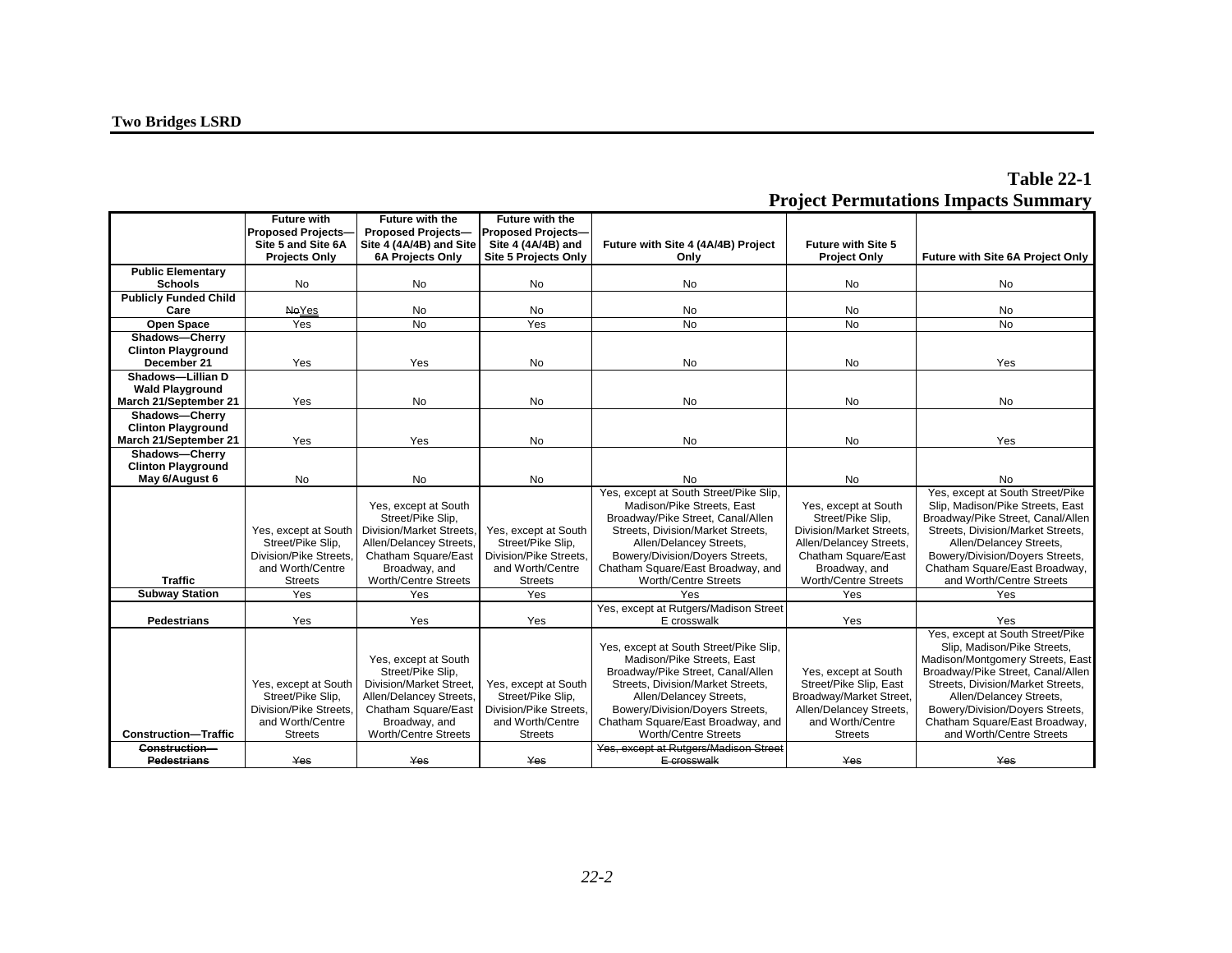|                           |                           |                           |                           |                                         |                           | Froject Fermutations Impacts Summary |
|---------------------------|---------------------------|---------------------------|---------------------------|-----------------------------------------|---------------------------|--------------------------------------|
|                           | <b>Future with</b>        | <b>Future with the</b>    | <b>Future with the</b>    |                                         |                           |                                      |
|                           | <b>Proposed Projects-</b> | <b>Proposed Projects-</b> | <b>Proposed Projects-</b> |                                         |                           |                                      |
|                           | Site 5 and Site 6A        | Site 4 (4A/4B) and Site   | Site 4 (4A/4B) and        | Future with Site 4 (4A/4B) Project      | <b>Future with Site 5</b> |                                      |
|                           | <b>Projects Only</b>      | 6A Projects Only          | Site 5 Projects Only      | Only                                    | <b>Project Only</b>       | Future with Site 6A Project Only     |
|                           |                           |                           | Yes, at the eastern,      |                                         |                           |                                      |
|                           |                           |                           | southern, and             |                                         |                           |                                      |
|                           |                           |                           | western facades of        |                                         |                           |                                      |
|                           |                           |                           | 64 Rutgers Street; 80     |                                         |                           |                                      |
|                           |                           |                           | Rutgers Slip; the         |                                         |                           |                                      |
|                           |                           | Yes, at the eastern,      |                           |                                         |                           |                                      |
|                           |                           |                           | northern, eastern,        |                                         |                           |                                      |
|                           |                           | southern, and western     | and a portion of the      |                                         |                           |                                      |
|                           |                           | façades of 64 Rutgers     | southern façades of       |                                         |                           |                                      |
|                           | Yes, at a portion of      | Street; 80 Rutgers Slip,  | 82 Rutgers Slip; and      |                                         |                           |                                      |
|                           | the northern façade       | the northern, eastern,    | portions of the           |                                         |                           |                                      |
|                           | and the eastern and       | and a portion of the      | northern and eastern      |                                         |                           |                                      |
|                           | western façades of        | southern façades of 82    | façades of the            |                                         |                           |                                      |
|                           | 265 and 275 Cherry        | Rutgers Slip; and the     | residences west of        |                                         |                           |                                      |
|                           | Street; the facades of    | residential buildings     | Site 4 (4A/4B); the       |                                         |                           |                                      |
|                           | the residences facing     | west of Site 4 (4A/4B);   | façades of the            |                                         |                           |                                      |
|                           | the project sites on      | and the facades of the    | residences facing the     |                                         |                           |                                      |
|                           | Cherry Street; the        | residences facing the     | project sites on          |                                         |                           |                                      |
|                           | residences                | project sites on Cherry   | Cherry Street; and a      | Yes, at the eastern, southern, and      |                           |                                      |
|                           | immediately adjacent      | Street; the residential   | portion of the            | western façades of 64 Rutgers Street;   |                           | Yes, at the facades of the           |
|                           | to Site 6A: and           | buildings immediately     | northern façade and       | 80 Rutgers Slip; the northern, eastern, | Yes, a portion of the     | residences facing the project sites  |
|                           | portions of the           | adjacent to Site 6A; and  | the eastern and           | and a portion of the southern façades   | northern façade and the   | on Cherry Street; the residences     |
|                           | northern and western      | portions of the northern  | western façades of        | of 82 Rutgers Slip; and portions of the | eastern and western       | immediately adjacent to Site 6A;     |
|                           | facades of 286 South      | and western facades of    | 265 and 275 Cherry        | northern and eastern façades of the     | facades of 265 and 275    | and the northern and western         |
| <b>Construction-Noise</b> | <b>Street</b>             | 286 South Street          | <b>Street</b>             | residences west of Site 4 (4A/4B)       | <b>Cherry Street</b>      | façades of 286 South Street          |

## **Table 22-1 (cont'd) Project Permutations Impacts Summary**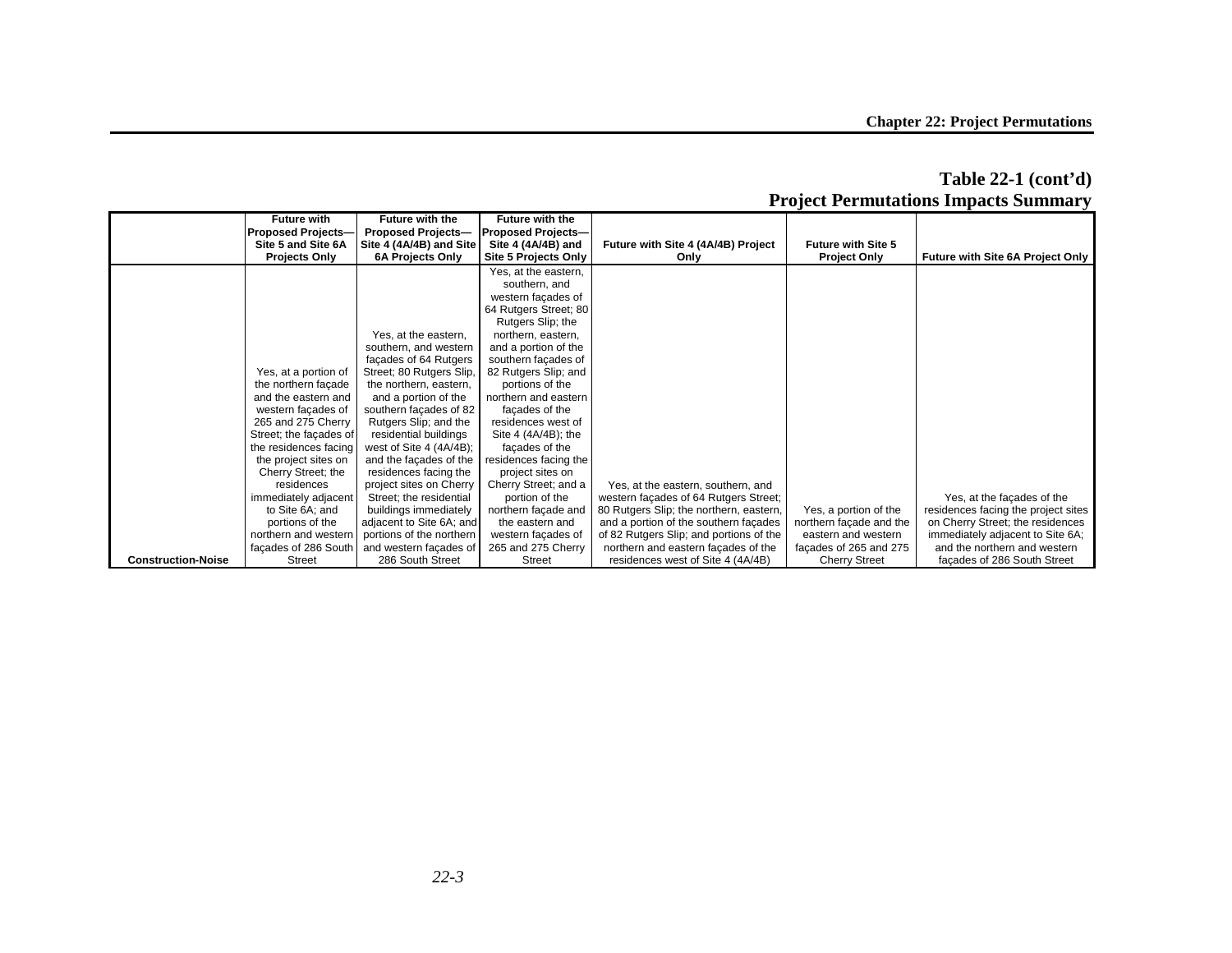1

# **B. POTENTIAL FOR CHANGES TO IDENTIFIED IMPACTS IF PROJECTS ARE NOT PURSUED**

## **PUBLIC ELEMENTARY SCHOOLS**

In the With Action condition, in the scenario that conservatively assumes the 200 of the permanently affordable units<sup>[1](#page-3-0)</sup> may not be developed exclusively for seniors, the proposed projects would result in an increase of more than five percentage points over the No Action condition and elementary school utilization would be just over 100 percent in Community School District (CSD) 1. Therefore, in this scenario, the proposed projects would result in a significant adverse impact on public elementary schools in CSD 1. In the scenario that assumes 200 of the permanently affordable units would be for senior housing, the proposed projects would result in an increase of more than five percentage points over the No Action condition, while elementary school utilization would remain just below 100 percent in CSD 1, and therefore would not result in a significant adverse impact.

If the Site 4 (4A/4B) project is delayed indefinitely or ultimately not pursued, the total development anticipated with the proposed projects would be reduced by 660 dwelling units (DUs), and thus the number of project-generated elementary school students would be reduced by approximately 79, based on the 2014 *City Environmental Quality Review (CEQR) Technical Manual* elementary school student multipliers.

If the Site 5 project is delayed indefinitely or ultimately not pursued, the total development anticipated with the proposed projects would be reduced by 1,350 DUs, and thus the number of elementary school students would be reduced by approximately 162.

If the Site 6A project is delayed indefinitely or ultimately not pursued, the total development anticipated with the proposed projects would be reduced by 765 DUs, and thus the number of project-generated elementary school students would be reduced by approximately 92.

The *CEQR Technical Manual* guidelines indicate a significant adverse impact on public schools could result when both of the following criteria are met: (1) A utilization rate in the study area that is equal to or greater than 100 percent in the With Action condition; and (2) An increase of five percentage points or more in the collective utilization rate between the No Action and With Action conditions. As detailed in **Table 22-2**, if any one of the three proposed projects does not move forward, elementary schools in the study area would operate under capacity and the increase in the utilization rate would be under five percentage points. This would be the case whether or not the two other projects contain senior units. Therefore, the proposed projects would not result in a significant adverse impact on elementary schools if any one of the three proposed projects is delayed or ultimately not pursued.

<span id="page-3-0"></span> $1$ <sup>1</sup> A portion of the affordable units would be made permanently affordable pursuant to requirements of the "R10 Program," set forth in Zoning Resolution Sections 23-154(a) and 23-90. The remainder of the affordable units would be made permanently affordable pursuant to Regulatory Agreements with the New York City Department of Housing Preservation and Development (HPD) as established in consultation with the applicants. For purposes herein, permanent or permanently affordable housing shall refer to units made permanently affordable both through the R10 Program and the Regulatory Agreements.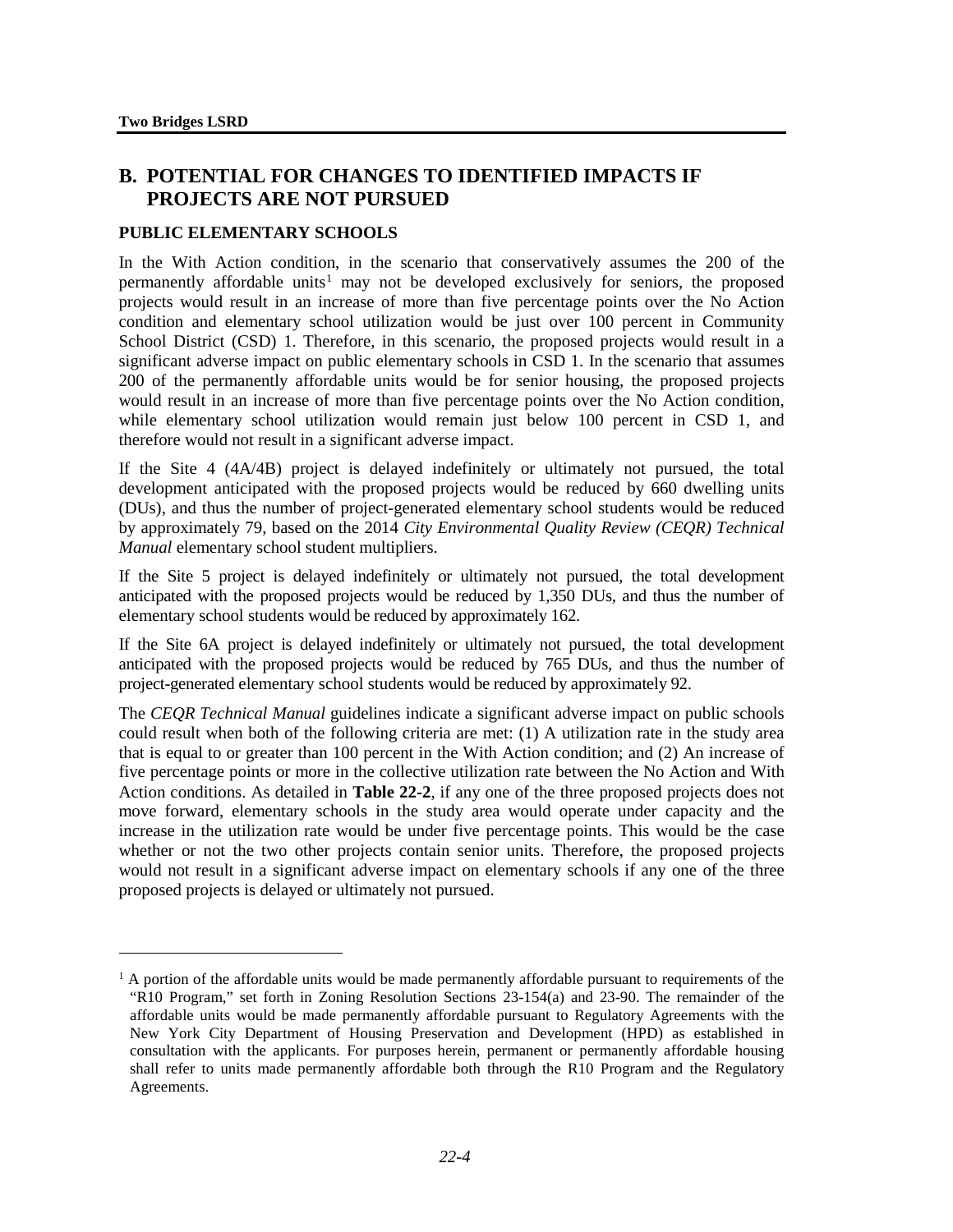# **Table 22-2 Estimated Elementary School Enrollment, Capacity, and Utilization with Project Permutations**

|                                                                                                                                                                                                                                                                                                | <b>Enrollment</b> | Capacity | Available<br><b>Slots</b> | <b>Utilization</b><br>Rate | Change in<br><b>Utilization</b> | <b>Significant</b><br>Adverse<br>Impact |
|------------------------------------------------------------------------------------------------------------------------------------------------------------------------------------------------------------------------------------------------------------------------------------------------|-------------------|----------|---------------------------|----------------------------|---------------------------------|-----------------------------------------|
| <b>Future without Proposed Projects</b>                                                                                                                                                                                                                                                        | 5,718             | 6.036    | 318                       | 94.7%                      | N/A                             | N/A                                     |
| Future with Proposed Projects-Site 5 and<br>Site 6A Projects Only                                                                                                                                                                                                                              | 5.972             | 6,036    | 64                        | 98.9%                      | 4.21%                           | No.                                     |
| Future with the Proposed Projects-Site 4<br>(4A/4B) and Site 6A Projects Only                                                                                                                                                                                                                  | 5,889             | 6,036    | 147                       | 97.6%                      | 2.83%                           | No.                                     |
| Future with the Proposed Projects-Site 4<br>(4A/4B) and Site 5 Projects Only                                                                                                                                                                                                                   | 5,959             | 6,036    | 77                        | 98.7%                      | 4.0%                            | No                                      |
| Sources: Enrollment Projections 2016–2025 New York City Public Schools by Statistical Forecasting; DOE Utilization Profiles:<br>Enrollment/Capacity/Utilization 2016-2017 School Year; DOE 2015-2019 Proposed Five-Year Capital Plan, Amended<br>November 2017; School Construction Authority. |                   |          |                           |                            |                                 |                                         |

# **PUBLICLY FUNDED CHILD CARE CENTERS**

In the future with the proposed projects, in the scenario that conservatively assumes 200 of the permanently affordable units may not be developed exclusively for seniors, child care facilities in the study area would operate over capacity and the increase in the utilization rate would be over five percentage points. Therefore, in this scenario, the proposed projects would result in a significant adverse impact on child care facilities. In the scenario that assumes the 200 permanently affordable units would be for senior housing, the proposed projects would not result in a significant adverse impact on child care facilities.

If the Site 4 (4A/4B) project is delayed indefinitely or ultimately not pursued, the total development anticipated with the proposed projects would be reduced by up to 165 affordable DUs, and thus the number of project-generated children eligible for publicly funded child care programs would be reduced by approximately 19, based on the *CEQR Technical Manual* child care multipliers.

If the Site 5 project is delayed indefinitely or ultimately not pursued, the total development anticipated with the proposed projects would be reduced by up to 338 affordable units, and thus the number of project-generated children eligible for publicly funded child care programs would be reduced by approximately 39.

If the Site 6A project is delayed indefinitely or ultimately not pursued, the total development anticipated with the proposed projects would be reduced by up to 191 affordable units, and thus the number of project-generated children eligible for publicly funded child care programs would be reduced by approximately 22.

As noted above, the *CEQR Technical Manual* guidelines indicate a significant adverse impact on publicly funded child care services could result when both of the following criteria are met: (1) a demand for slots greater than the remaining capacity of child care facilities; and (2) an increase in demand of five percentage points of the study area capacity. As detailed in **Table 22-3**, if any one of the three proposed projects does not move forward, child care facilities in the study area would operate over capacity, but the increase in the utilization rate would only exceed be under five percentage points if Site 5 and Site 6A are developed; development of Site 4 (4A/4B) in conjunction with either Site 5 or Site 6A would not result in a significant adverse impact. In the event that the Site  $4 \frac{(4A/4B)}{P}$  project is delayed indefinitely or ultimately not pursued, This would only be the case whether or notthe development of Site 5 and Site 6A would only result in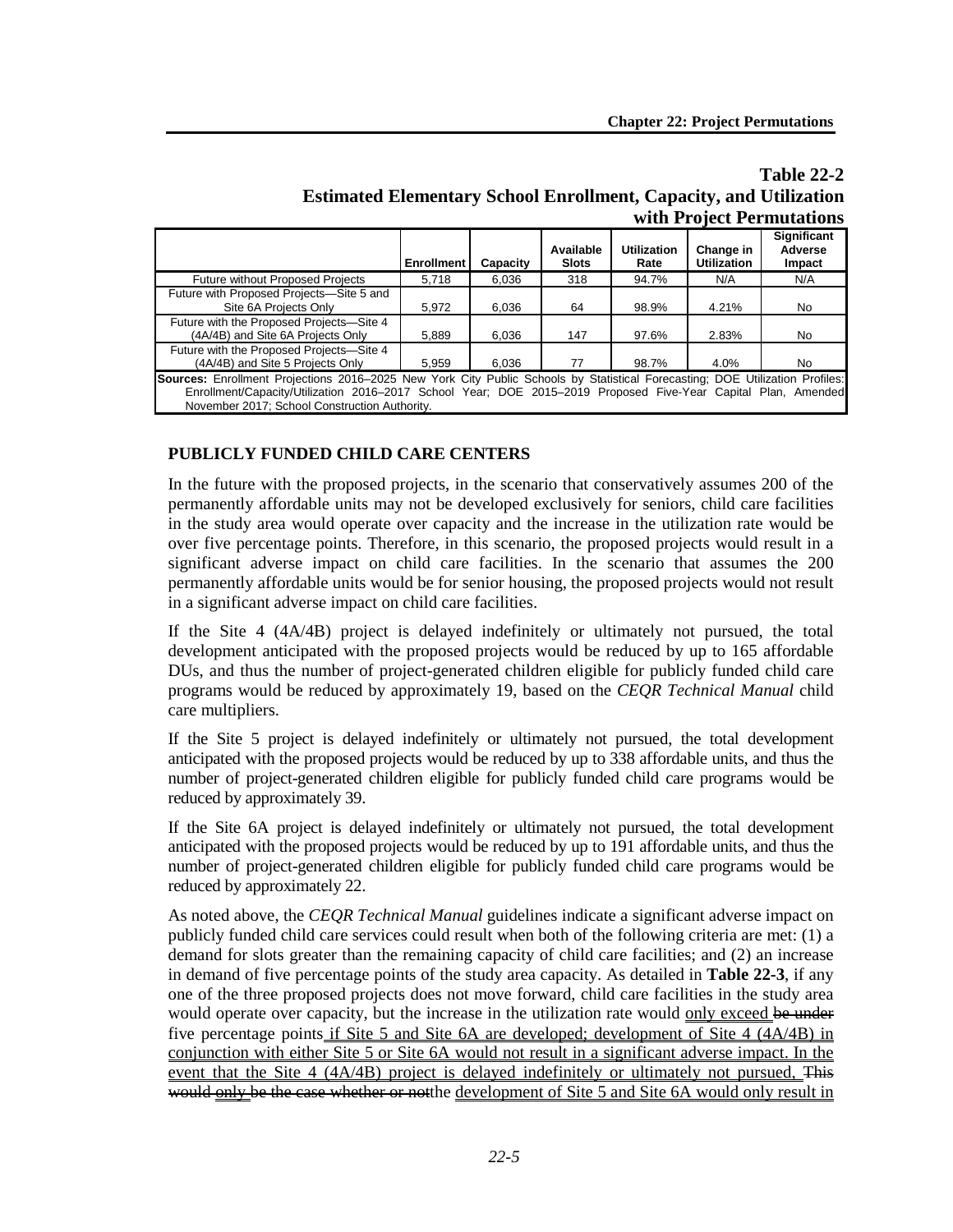significant adverse impacts to child care facilities if they two other projects do not contain senior units. In the scenario that assumes 200 of the permanently affordable units would be for senior housingTherefore, the proposed projects would not result in a significant adverse impact on child care facilities if any one of the three proposed projects is delayed or ultimately not pursued.

**Table 22-3**

| <b>Estimated Child Care Facility Enrollment, Capacity, and Utilization</b> |                           |
|----------------------------------------------------------------------------|---------------------------|
|                                                                            | with Project Permutations |

|                                                                                                                                                                      | <b>Enrollment</b>     | Capacity                | Available<br><b>Slots</b> | <b>Utilization</b><br>Rate | Change in<br><b>Utilization</b> | <b>Significant</b><br>Adverse<br>Impact |  |
|----------------------------------------------------------------------------------------------------------------------------------------------------------------------|-----------------------|-------------------------|---------------------------|----------------------------|---------------------------------|-----------------------------------------|--|
| <b>Future without Proposed Projects</b>                                                                                                                              | 1,2901.254            | 1,2281.169              | $-6285$                   | 405.0107.27%               | N/A                             | N/A                                     |  |
| Future with Proposed Projects-Site 5 and<br>Site 6A Projects Only                                                                                                    |                       | 1,3511.315   1.1691,228 | $-423146$                 | 440.0112.5%                | 4.975.20%                       | <b>NeYes</b>                            |  |
| Future with the Proposed Projects-Site 4<br>(4A/4B) and Site 6A Projects Only<br>4,3311.295   1.1691,228<br>$-126103$<br>108.4%110.8%<br>No<br><del>3.34</del> 3.50% |                       |                         |                           |                            |                                 |                                         |  |
| Future with the Proposed Projects-Site 4<br>(4A/4B) and Site 5 Projects Only                                                                                         | 1,3481,312 1,1691,228 |                         | $-420143$                 | 409.8112.2%                | 4.72%4.95%                      | No                                      |  |
| Sources: New York City Administration for Children's Services (ACS), June 2017; AKRF, Inc.                                                                           |                       |                         |                           |                            |                                 |                                         |  |

## **OPEN SPACE**

The proposed projects would increase utilization of study area open space resources due to the introduction of a substantial new residential population. In the future with the proposed projects, the study area's total open space ratio would decrease by 7.367.31 percent, the active open space ratio would decrease by 8.178.06 percent, and the passive open space ratio would decrease by 6.456.25 percent. According to the *CEQR Technical Manual*, an action may result in a significant adverse open space impact if it would reduce the open space ratio by more than five percent in areas that are currently below the City's median community district open space ratio of 1.5 acres per 1,000 residents. Therefore, the reductions in the total, active, and passive open space ratios with the proposed projects would result in a significant adverse open space impact based on quantitative analysis of indirect effects, as set forth in the *CEQR Technical Manual*.

If the Site 4 (4A/4B) project is delayed indefinitely or ultimately not pursued, the total development anticipated with the proposed projects would be reduced by approximately 660 DUs, and thus the project-generated population would be reduced by approximately 1,419 persons, based on *CEQR Technical Manual* methodology.

If the Site 5 project is delayed indefinitely or ultimately not pursued, the total development anticipated with the proposed projects would be reduced by approximately 1,350 units, and thus the project-generated population would be reduced by approximately 2,838 persons. The enlargement of the existing private Rutgers Slip Open Space from approximately 22,440 square feet (sf) to approximately 33,550 sf (approximately 0.77 acres) would not occur, and the Rutgers Slip Open Space would not be dedicated as publicly accessible open space. Therefore, the new proposed publicly accessible Rutgers Slip Open Space is not accounted for in the quantitative analysis if the Site 5 project is delayed indefinitely or ultimately not pursued.

If the Site 6A project is delayed indefinitely or ultimately not pursued, the total development anticipated with the proposed projects would be reduced by approximately 765 units, and thus the project-generated population would be reduced by approximately 1,580 persons. The approximately 3,200 sf of new private open space also would not be developed on that site; however, this open space is not accounted for in the quantitative analysis of potential open space impacts.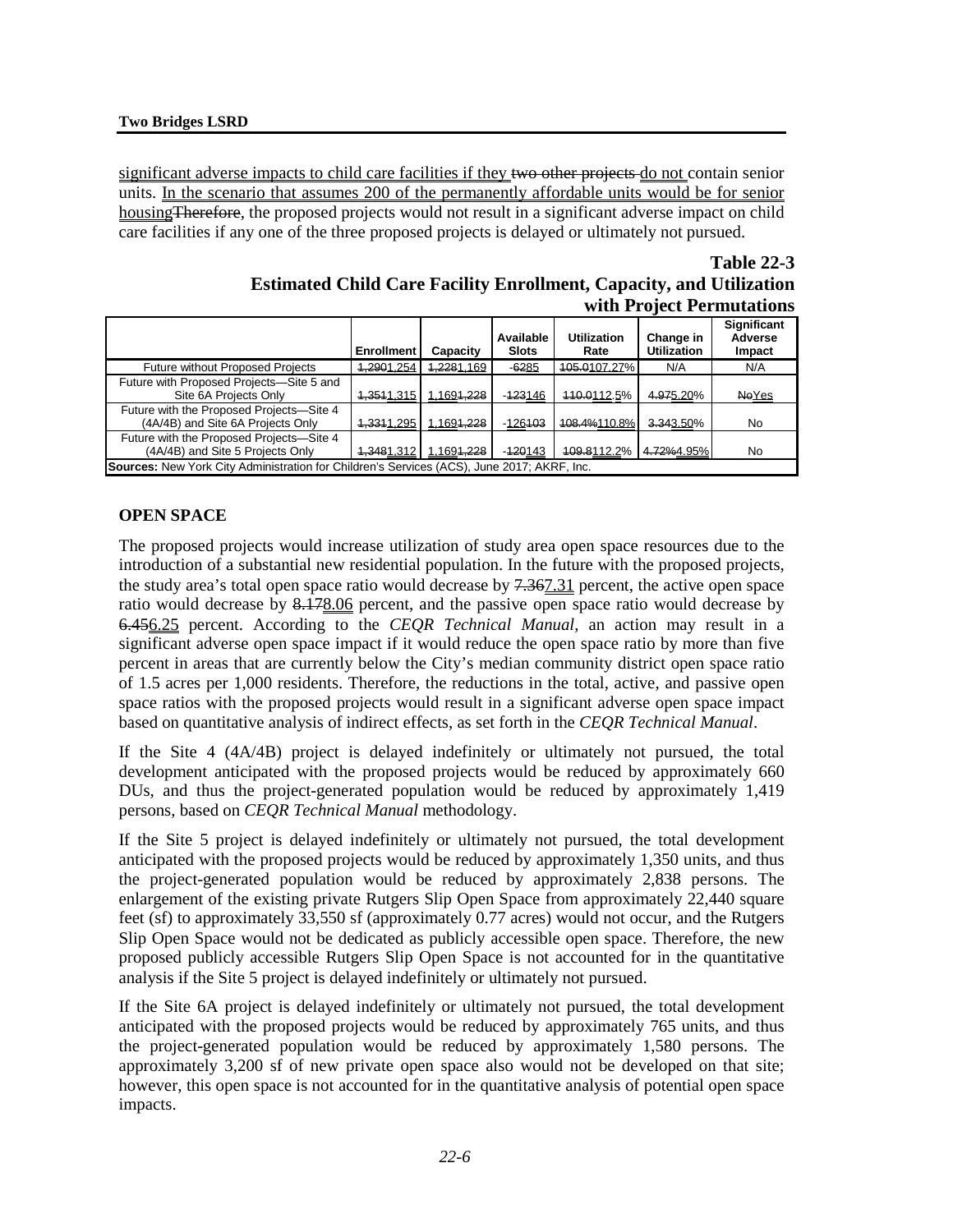As noted above, the *CEQR Technical Manual* guidelines indicate that an action may result in a significant adverse open space impact if it would reduce the open space ratio by more than 5 percent in areas that are currently below the City's median community district open space ratio of 1.5 acres per 1,000 residents. The project area is currently below the City's median community district open space ratio. As detailed in **Table 22-4**, if the Site 5 project does not move forward, or if both the Site 4 (4A/4B) and Site 6A projects do not move forward, the project area's open space ratios would remain below the City's median community district open space ratio, but the proposed projects would not result in reductions to the open space ratios of more than 5 percent. Therefore, the proposed projects would not result in a significant adverse open space impact if the Site 5 project, or both the Site 4 (4A/4B) and Site 6A projects, are delayed or ultimately not pursued. If only the Site 4 (4A/4B) project or only the Site 6A project does not move forward, the proposed projects would result in a significant adverse open space impact.

|                                                                                  | Total<br>Open<br><b>Space</b> | Percent<br>Change    | <b>Active</b><br>Open<br><b>Space</b> | Percent<br>Change    | <b>Passive</b><br>Open<br><b>Space</b> | <b>Percent</b><br>Change | <b>Significant</b><br><b>Adverse</b><br>Impact |
|----------------------------------------------------------------------------------|-------------------------------|----------------------|---------------------------------------|----------------------|----------------------------------------|--------------------------|------------------------------------------------|
| Future without the Proposed<br>Projects                                          | 0.897<br>0.889                | N/A                  | 0.526<br>0.521                        | N/A                  | 0.372<br>0.368                         | N/A                      | N/A                                            |
| Future with the Proposed<br>Projects-Site 5 and Site 6A<br>Projects Only         | 0.849<br>0.841                | $-5.35%$<br>$-5.40%$ | 0.494<br>0.489                        | $-6.08%$<br>$-6.14%$ | 0.355<br>0.352                         | $-4.57 - \%$<br>$-4.35%$ | Yes                                            |
| Future with the Proposed<br>Projects-Site 4 (4A/4B) and<br>Site 6A Projects Only | 0.856<br>0.848                | $-4.57%$<br>$-4.61%$ | 0.501<br>0.497                        | $-4.75%$<br>4.61%    | 0.355<br>0.351                         | $-4.57%$<br>$-4.62%$     | No                                             |
| Future with the Proposed<br>Projects-Site 4 (4A/4B) and<br>Site 5 Projects Only  | 0.854<br>0.844                | $-5.13%$<br>$-5.06%$ | 0.495<br>0.490                        | $-5.85%$<br>$-5.95%$ | 0.356<br>0.353                         | $-4.30%$<br>$-4.08%$     | Yes                                            |
| Future with the Proposed<br>Projects-Site 5 Project Only                         | 0.870<br>0.862                | $-3.01%$<br>$-3.04%$ | 0.506<br>0.501                        | $-3.80%$<br>$-3.84%$ | 0.364<br>0.361                         | $-2.15%$<br>$-1.90%$     | No                                             |

|                                                            | <b>Table 22-4</b> |
|------------------------------------------------------------|-------------------|
| <b>Open Space Ratios Summary with Project Permutations</b> |                   |

#### **SHADOWS**

The proposed projects' buildings would cast new shadows on 34 35 different sunlight-sensitive resources in the longest shadow study area. The majority of these new shadows would be limited in extent and duration, and would typically occur in some seasons but not others. However, in two cases, project-generated shadow would be substantial enough in extent and/or duration to significantly affect the use or vegetation of the resource: the Cherry Clinton Playground on the December 21 analysis day (use, but not vegetation), March 21/September 21 analysis day (use and vegetation) and on the May 6/August 6 analysis day (use only); and the Lillian D. Wald Playground on the March 21/September 21 analysis day (use only).

The project-generated shadow on the Lillian D. Wald Playground on the March 21/September 21 analysis day—the analysis day for which a significant adverse shadows impact was identified comes from the proposed Site 6A building from 2:15 to 3:05 PM, from the proposed Site 5 building and the proposed Site 6A building from 3:05 PM until 3:50 PM, and from the proposed Site 5 building from 3:50 PM until 4:10 PM. Project-generated shadow from the proposed Site 4 (4A/4B) building would not reach this resource on this analysis day, and that proposed building does not contribute to the identified shadow impact on this resource. Thus, if the Site 4 (4A/4B) project is delayed or ultimately not pursued, the proposed projects would still have a significant adverse impact on this resource. If the proposed Site 5 project does not move forward, the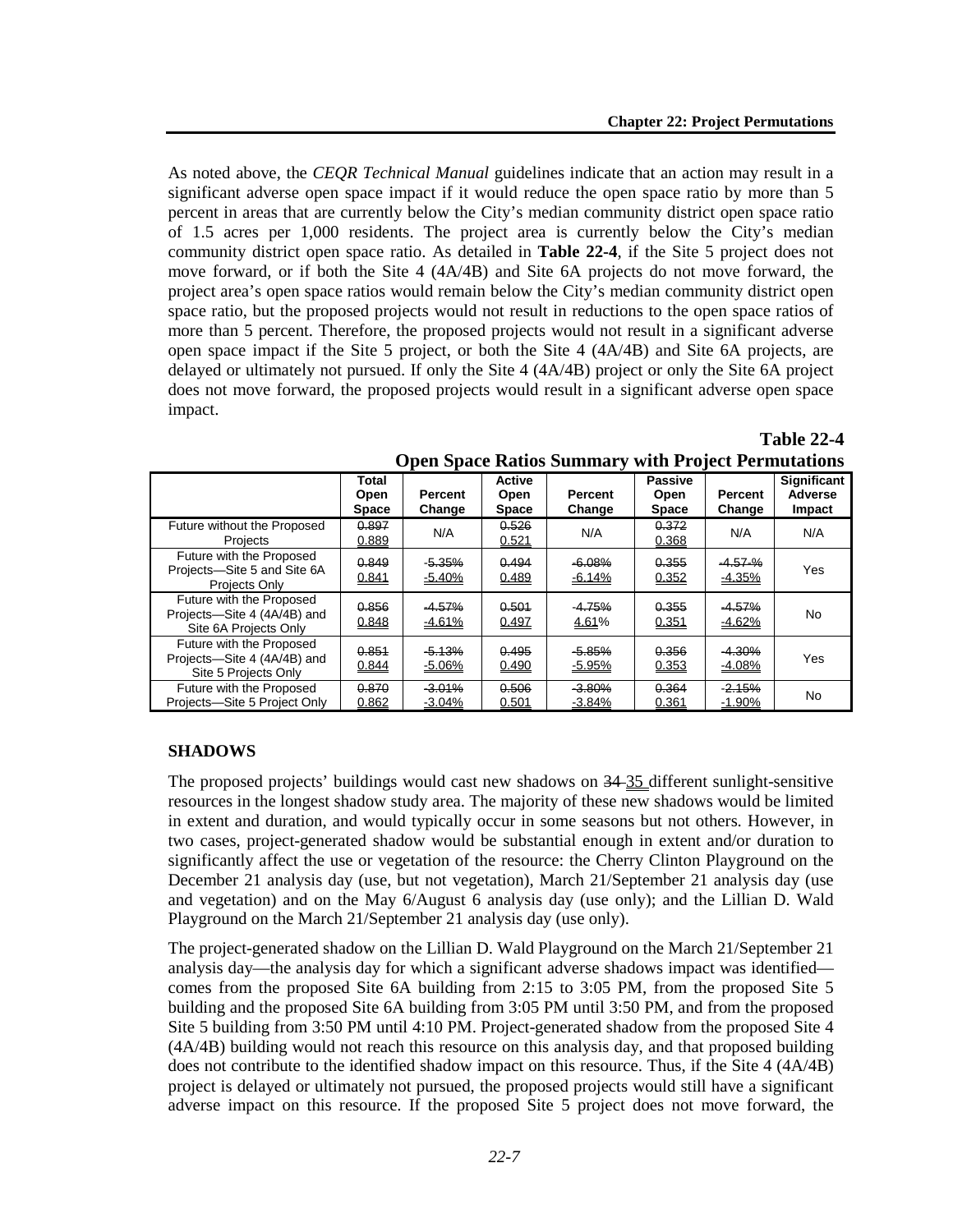amount of project-generated shadow on this resource would be reduced to approximately an hour and 35 minutes on this analysis day. If the proposed Site 6A project does not move forward, the amount of project-generated shadow on this resource would be reduced to approximately an hour and five minutes on this analysis day. In either of these scenarios, the project-generated shadow on this resource on this analysis day would not be identified as a significant adverse impact, due to the reduced duration of incremental shadow and the larger remaining areas of sunlight on the playground during the period when incremental shadow would occur.

The project-generated shadow on the Cherry Clinton Playground on the December 21 analysis day comes from the proposed Site 6A building from approximately 12:40 PM to 2:53 PM. Project-generated shadow from the proposed Site 4 (4A/4B) building and the proposed Site 5 building would not reach this resource on this analysis day, and those proposed buildings do not contribute to the identified shadow impact on this resource on this analysis day. Thus, if the Site 4 (4A/4B) project is delayed or ultimately not pursued, the proposed projects would still have a significant adverse impact on this resource on December 21. If the proposed Site 5 project does not move forward, the proposed projects would still have a significant adverse impact on this resource on December 21. If the proposed Site 6A project does not move forward, there would be no incremental shadow on this analysis day, and a significant adverse impact would not occur.

The project-generated shadow on the Cherry Clinton Playground on the March 21/September 21 analysis day comes from the proposed Site 6A building from approximately 12:40 PM to 2:40 PM; from the proposed Site 5 building and the proposed Site 6A building from approximately 2:40 PM to 4:00 PM; and from the proposed Site 5 building from approximately 4:00 PM to 4:29 PM. Project-generated shadow from the proposed Site 4 (4A/4B) building would not reach this resource on this analysis day, and that proposed building does not contribute to the identified shadow impact on this resource. Thus, if the Site 4 (4A/4B) project is delayed or ultimately not pursued, the proposed projects would still have a significant adverse impact on this resource. If the proposed Site 5 project does not move forward, the amount of project-generated shadow on this resource would be reduced to a total of three hours 20 minutes on this analysis day, and the project-generated shadow would still be identified as a significant adverse impact. If the proposed Site 6A project does not move forward, the amount of project-generated shadow on this resource would be reduced to approximately an hour and 49 minutes on this analysis day, and the project-generated shadow would not be identified as a significant adverse impact.

The project-generated shadow on the Cherry Clinton Playground on the May 6/August 6 analysis day comes from the proposed Site 6A building from approximately 12:20 PM to 2:00 PM; from the proposed Site 6A building and the proposed Site 5 building from approximately 2:00 PM to 2:55 PM; from the proposed Site 5 building from approximately 2:55 PM to 3:05 PM; and from the proposed Site 4 (4A/4B) building from approximately 3:20 PM to 4:15 PM. If the Site 4 (4A/4B) project is delayed or ultimately not pursued, the amount of project-generated shadow on this resource would be reduced to approximately two hours 45 minutes on this analysis day. If the proposed Site 5 project does not move forward, the amount of projectgenerated shadow on this resource would be reduced to approximately three hours 30 minutes on this analysis day. If the proposed Site 6A project does not move forward, the amount of projectgenerated shadow on this resource would be reduced to approximately an hour and 40 minutes on this analysis day. In any of these scenarios, the project-generated shadow on the Cherry Clinton Playground on this analysis day would not be identified as a significant adverse impact, because in each scenario incremental shadow would be more limited in duration and would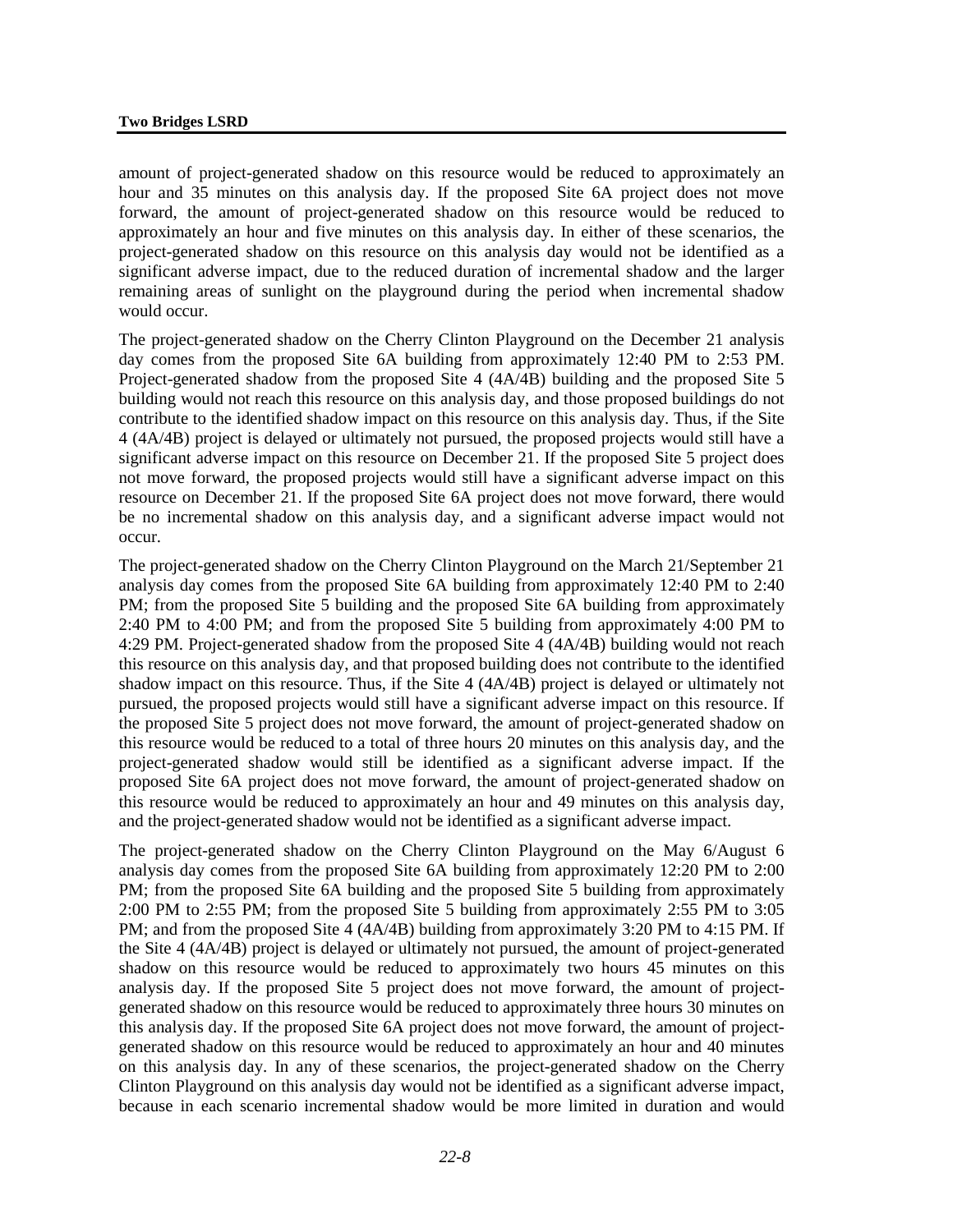never eliminate the remaining areas of sunlight. See **Table 22-5** for a summary of shadow impacts with these project permutations.

|                                                                                        |                                                              |                                                                        | Shadows impacts with Project Permutations Summary                      |                                                                 |
|----------------------------------------------------------------------------------------|--------------------------------------------------------------|------------------------------------------------------------------------|------------------------------------------------------------------------|-----------------------------------------------------------------|
|                                                                                        | <b>Cherry Clinton</b><br>Playground<br>December 21<br>Impact | Lillian D Wald<br><b>Playground</b><br>March 21/September 21<br>Impact | <b>Cherry Clinton</b><br>Playground<br>March 21/September 21<br>Impact | <b>Cherry Clinton</b><br>Playground<br>May 6/August 6<br>Impact |
| Future with<br>Proposed Projects-<br>Site 5 and Site 6A<br>Projects Only               | Yes                                                          | Yes                                                                    | Yes                                                                    | No                                                              |
| Future with the<br>Proposed Projects-<br>Site 4 $(4A/4B)$ and<br>Site 6A Projects Only | Yes                                                          | No                                                                     | Yes                                                                    | No                                                              |
| Future with the<br>Proposed Projects-<br>Site 4 $(4A/4B)$ and<br>Site 5 Projects Only  | No                                                           | No                                                                     | <b>No</b>                                                              | No                                                              |

| <b>Table 22-5</b>                                        |
|----------------------------------------------------------|
| <b>Shadows Impacts with Project Permutations Summary</b> |

#### **TRANSPORTATION**

As detailed in Chapter 14, "Transportation," the proposed projects, analyzed cumulatively, would be expected to result in significant adverse traffic, transit (subway station), and pedestrian impacts. Mitigation measures, as described in Chapter 21, "Mitigation," have been recommended to address these impacts to the extent practicable. If one of the three proposed projects is delayed indefinitely or not pursued, the cumulative impacts of the two remaining projects may be less intensive than those projected for all three projects in combination, and in some cases certain impacts may not materialize at all. Correspondingly, some of the mitigation measures identified may not be warranted or they may be reduced to address impacts of smaller magnitudes. Since transportation-related impacts are largely driven by how conditions are expected to deteriorate due to incremental trips added to the transportation system, an assessment of potential impact findings and mitigation needs, under the premises of one of the three projects possibly delayed indefinitely or not moving forward entirely, would rely on the relative trip-making between these scenarios and the three-project cumulative scenario that has been analyzed fully. **Table 22-6a** provides a comparison of the vehicular, subway, and overall person trips estimated for the various scenarios.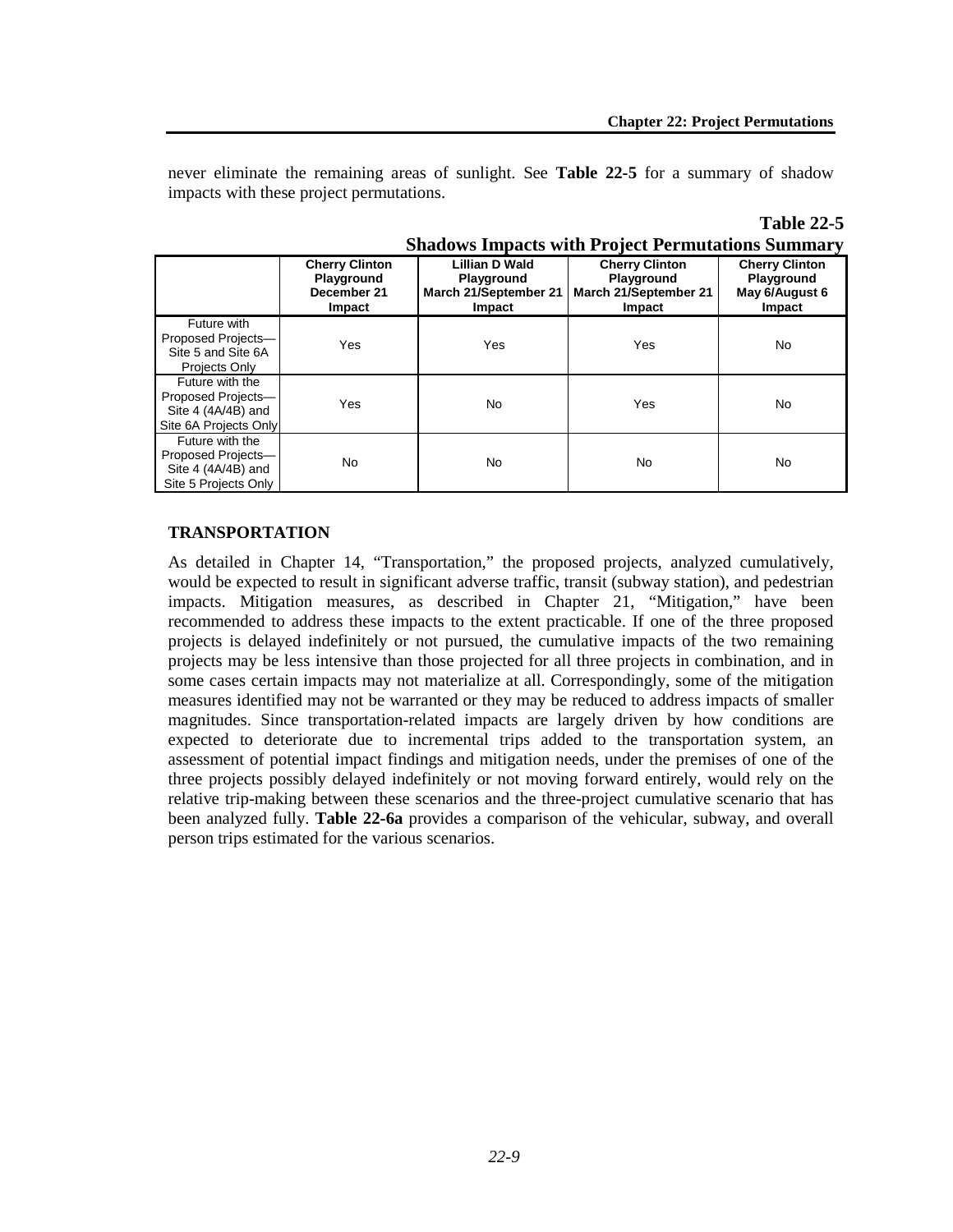|                                                                                                               |         |     |                            |           |       |                           |           |                           | with Project Permutations |           |
|---------------------------------------------------------------------------------------------------------------|---------|-----|----------------------------|-----------|-------|---------------------------|-----------|---------------------------|---------------------------|-----------|
|                                                                                                               |         |     | <b>Total Vehicle Trips</b> |           |       | <b>Total Person Trips</b> |           | <b>Total Subway Trips</b> |                           |           |
| <b>Analysis Scenarios</b>                                                                                     |         | ΑМ  | Middav                     | <b>PM</b> | АM    | Middav                    | <b>PM</b> | AΜ                        | Middav                    | <b>PM</b> |
| Future with the Proposed Projects<br>(Sites 4 [4A/4B], 5, and 6A)                                             | Trips   | 435 | 214                        | 424       | 2.475 | 1.442                     | 2.815     | 1.017                     | 514                       | 1,121     |
| Scenario 1: Future with the<br>Proposed Projects-Site 5 and Site<br>6A Proiects Only                          | Trips   | 341 | 160                        | 329       | 1.932 | 1.082                     | 2,183     | 783                       | 390                       | 861       |
|                                                                                                               | % Total | 78% | 75%                        | 78%       | 78%   | 75%                       | 78%       | 77%                       | 76%                       | 77%       |
| Scenario 2: Future with the<br>Proposed Projects-Site 4 (4A/4B)<br>and Site 6A Projects Only                  | Trips   | 209 | 114                        | 205       | 1.172 | 740                       | 1.348     | 506                       | 264                       | 561       |
|                                                                                                               | % Total | 48% | 53%                        | 48%       | 47%   | 51%                       | 48%       | 50%                       | 51%                       | 50%       |
| Scenario 3: Future with the<br>Proposed Projects-Site 4 (4A/4B)<br>and Site 5 Projects Only                   | Trips   | 320 | 154                        | 314       | 1.846 | 1.062                     | 2.099     | 745                       | 374                       | 820       |
|                                                                                                               | % Total | 74% | 72%                        | 74%       | 75%   | 74%                       | 75%       | 73%                       | 73%                       | 73%       |
| <b>Note:</b> % Total = ratio of trips projected for permutation scenario to all three projects in combination |         |     |                            |           |       |                           |           |                           |                           |           |

**Table 22-6a Comparison of Trip Generation of the Proposed Projects**

Since the projected trips for Scenario 1 (Future with Proposed Projects without Site 4 [4A/4B] Project) and for Scenario 3 (Future with Proposed Projects without Site 6A Project) are relatively similar as compared to the future with all three projects cumulatively, one set of assessment was made to characterize the anticipated impacts and required mitigation measures for these two scenarios, while another was made specifically for Scenario 2 (Future with Proposed Projects without Site 5 Project). For reference, the projected trips for each individual project in comparison to the cumulated trips estimated for the three proposed projects in combination are presented in **Table 22-6b**.

**Table 22-6b**

| <b>Comparison of Trip Generation of the Proposed Projects</b> |  |                              |  |
|---------------------------------------------------------------|--|------------------------------|--|
|                                                               |  | with Each Individual Project |  |

|                                                                                                           |              | <b>Total Vehicle Trips</b> |        |     | <b>Total Person Trips</b> |        |       | <b>Total Subway Trips</b> |        |           |
|-----------------------------------------------------------------------------------------------------------|--------------|----------------------------|--------|-----|---------------------------|--------|-------|---------------------------|--------|-----------|
| <b>Analysis Scenarios</b>                                                                                 |              | AM                         | Middav | PМ  | AΜ                        | Midday | PМ    | AM                        | Middav | <b>PM</b> |
| Future with the Proposed Projects<br>(Sites 4 [4A/4B], 5, and 6A)                                         | <b>Trips</b> | 435                        | 214    | 424 | 2.475                     | 1.442  | 2.815 | 1.017                     | 514    | 1.121     |
|                                                                                                           | <b>Trips</b> | 94                         | 54     | 95  | 543                       | 360    | 632   | 234                       | 124    | 260       |
| Site 4 (4A/4B) Project                                                                                    | % Total      | 22%                        | 25%    | 22% | 22%                       | 25%    | 23%   | 23%                       | 24%    | 23%       |
|                                                                                                           | Trips        | 226                        | 100    | 219 | 1,303                     | 702    | 1.467 | 511                       | 250    | 560       |
| Site 5 Project                                                                                            | % Total      | 52%                        | 47%    | 52% | 53%                       | 49%    | 52%   | 50%                       | 49%    | 50%       |
| Site 6A Project                                                                                           | <b>Trips</b> | 115                        | 60     | 110 | 629                       | 380    | 716   | 272                       | 140    | 301       |
|                                                                                                           | % Total      | 26%                        | 28%    | 26% | 25%                       | 26%    | 25%   | 27%                       | 27%    | 27%       |
| Note: % Total = ratio of trips projected for each individual project to all three projects in combination |              |                            |        |     |                           |        |       |                           |        |           |

## *TRAFFIC*

As detailed in Chapter 14, "Transportation," significant adverse traffic impacts were identified at 13 of the study area intersections. Signal timing changes and lane restriping were proposed to mitigate the projected impacts at these intersections; see Chapter 21, "Mitigation." All impacts, except those identified for the South Street and Montgomery Street, and at the Chatham Square and Worth Street/Oliver Street intersections, were determined to be mitigatable. **Table 22-7** presents a summary of the impacted locations and whether measures were identified to mitigate the projected impacts.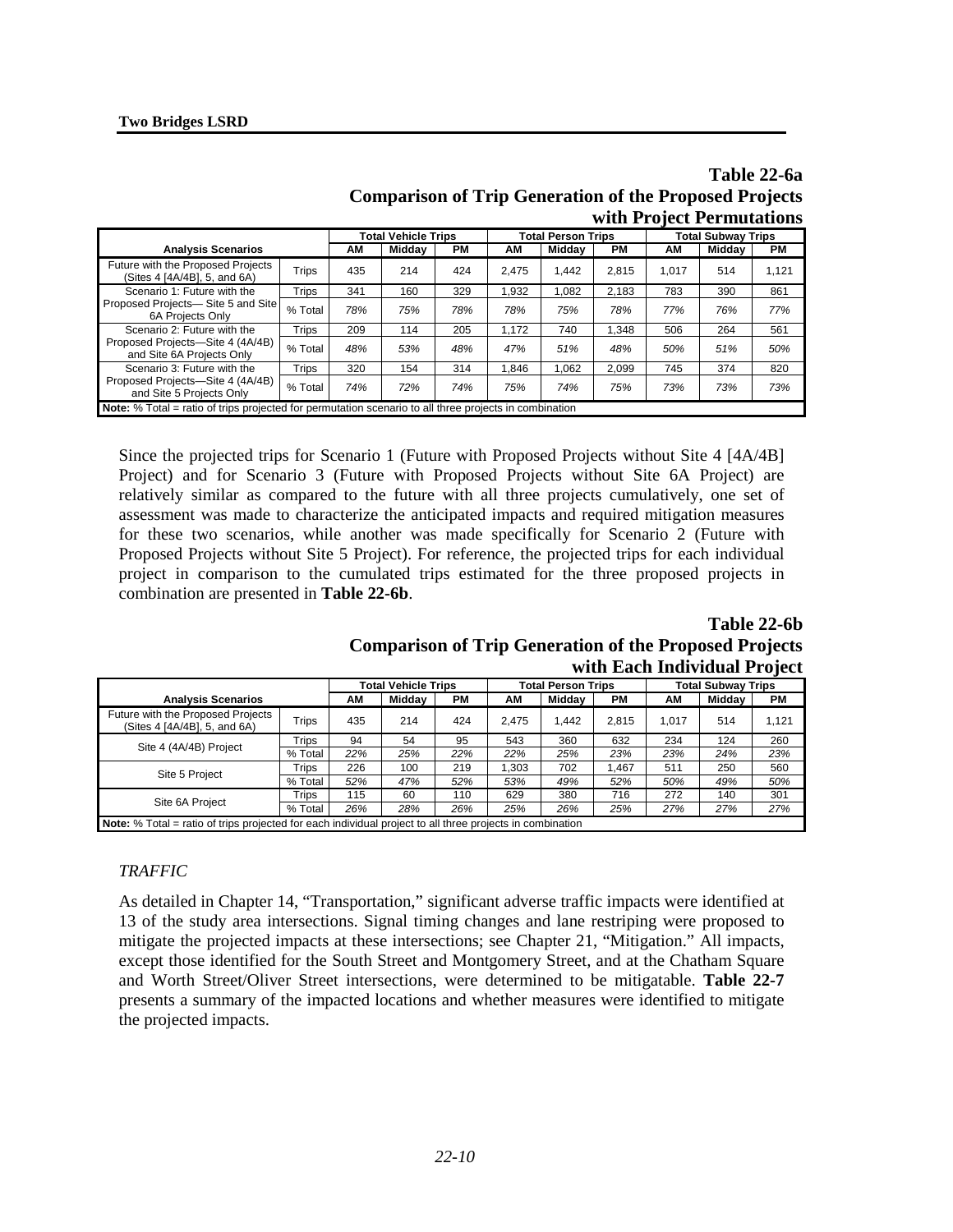|                                                                                                                               |                          | Summary of Significant Adverse Traffic Impacts and Mitigation Findings |                                           |                                |                  |
|-------------------------------------------------------------------------------------------------------------------------------|--------------------------|------------------------------------------------------------------------|-------------------------------------------|--------------------------------|------------------|
| <b>Intersection</b><br><b>EB/WB Street</b>                                                                                    | <b>NB/SB Street</b>      | Weekday AM<br><b>Peak Hour</b>                                         | <b>Weekday Midday</b><br><b>Peak Hour</b> | <b>Weekday PM</b><br>Peak Hour | <b>Mitigated</b> |
| South Street                                                                                                                  | Pike Slip                |                                                                        |                                           | SB-L                           | Yes              |
| South Street                                                                                                                  | <b>Clinton Street</b>    |                                                                        |                                           | EB-LT                          | Yes              |
| South Street (North)                                                                                                          | <b>Montgomery Street</b> | SB-TR                                                                  |                                           | <b>WB-LTR</b><br>NB-LT         | <b>No</b>        |
| South Street (South)                                                                                                          |                          | SB-LT                                                                  |                                           | SB-LT                          |                  |
| <b>Madison Street</b>                                                                                                         | Pike Street (East)       | EB-LT                                                                  |                                           | EB-LT                          | Yes              |
| <b>Madison Street</b>                                                                                                         | <b>Montgomery Street</b> |                                                                        |                                           | <b>NB-LTR</b>                  | Yes              |
| East Broadway                                                                                                                 | Pike Street (East)       |                                                                        |                                           | EB-L                           | Yes              |
|                                                                                                                               |                          | NB-L                                                                   | NB-L                                      | NB-L                           |                  |
|                                                                                                                               | Pike Street (West)       | EB-TR                                                                  | EB-TR                                     | EB-TR                          |                  |
| <b>Division Street</b>                                                                                                        | <b>Market Street</b>     |                                                                        | NB-L                                      |                                | Yes              |
| <b>Canal Street</b>                                                                                                           | Allen Street             |                                                                        |                                           | EB-LTR                         |                  |
| <b>Delancey Street</b>                                                                                                        | Allen Street             |                                                                        | WB-L                                      | WB-L                           | Yes              |
| <b>Division Street</b>                                                                                                        | The Bowery               | WB-L                                                                   |                                           |                                | Yes              |
| East Broadway                                                                                                                 | Chatham Square           |                                                                        | SB-L                                      | NB-R<br>SB-L                   | Yes              |
| Worth Street/Oliver Street                                                                                                    |                          | EB-L (Worth Street)                                                    | EB-L (Worth Street)                       | EB-L (Worth Street)            |                  |
|                                                                                                                               | Chatham Square           | EB-LTR (Worth Street)                                                  | <b>EB-LTR (Worth Street)</b>              | EB-LTR (Worth Street)<br>WB-R  | <b>No</b>        |
|                                                                                                                               |                          | SB-TR                                                                  | SB-TR                                     | SB-TR                          |                  |
| <b>Worth Street</b>                                                                                                           | <b>Centre Street</b>     | WB-T                                                                   |                                           |                                | Yes              |
| <b>Total Impacted Intersections/Lane Groups</b>                                                                               |                          | 6/10                                                                   | 5/8                                       | 10/18                          |                  |
| Notes: L = Left Turn, T = Through, R = Right Turn, DefL = Defacto Left Turn, EB = Eastbound, WB = Westbound, NB = Northbound, |                          |                                                                        |                                           |                                |                  |
| $SB =$ Southbound                                                                                                             |                          |                                                                        |                                           |                                |                  |

# **Table 22-7 Summary of Significant Adverse Traffic Impacts and Mitigation Findings**

## *Scenario 1 (Site 5 and Site 6A Projects Only) and Scenario 3 (Site 4 [4A/4B] and Site 5 Projects Only)*

With approximately 70 to 80 percent of the total vehicle trips projected for the three proposed projects in combination, these permutation scenarios are expected to yield the same impact and mitigation findings as those described in Chapters 14 and 22, except for the following:

- South Street and Pike Slip—The southbound left-turn impact identified for the PM peak hour is not expected to occur with these permutation scenarios. Accordingly, the proposed mitigation (1 second of signal retiming) would also not be necessary.
- Division Street and Market Street—The northbound left-turn impact identified for the midday peak hour is not expected to occur with these permutation scenarios. Accordingly, the proposed mitigation (1 second of signal retiming) would also not be necessary.
- Worth Street and Centre Street—The westbound through impact identified for the AM peak hour is not expected to occur with these permutation scenarios. Accordingly, the proposed mitigation (1 second of signal retiming) would also not be necessary.

# *Scenario 2 (Site 4 [4A/4B] and Site 6A Projects Only)*

With approximately 50 percent of the total vehicle trips projected for the three proposed projects in combination, this permutation scenario is expected to yield the same impact and mitigation findings as those described in Chapters 14 and 22, except for the following:

• South Street and Pike Slip—The southbound left-turn impact identified for the PM peak hour is not expected to occur with this permutation scenario. Accordingly, the proposed mitigation (1 second of signal retiming) would also not be necessary.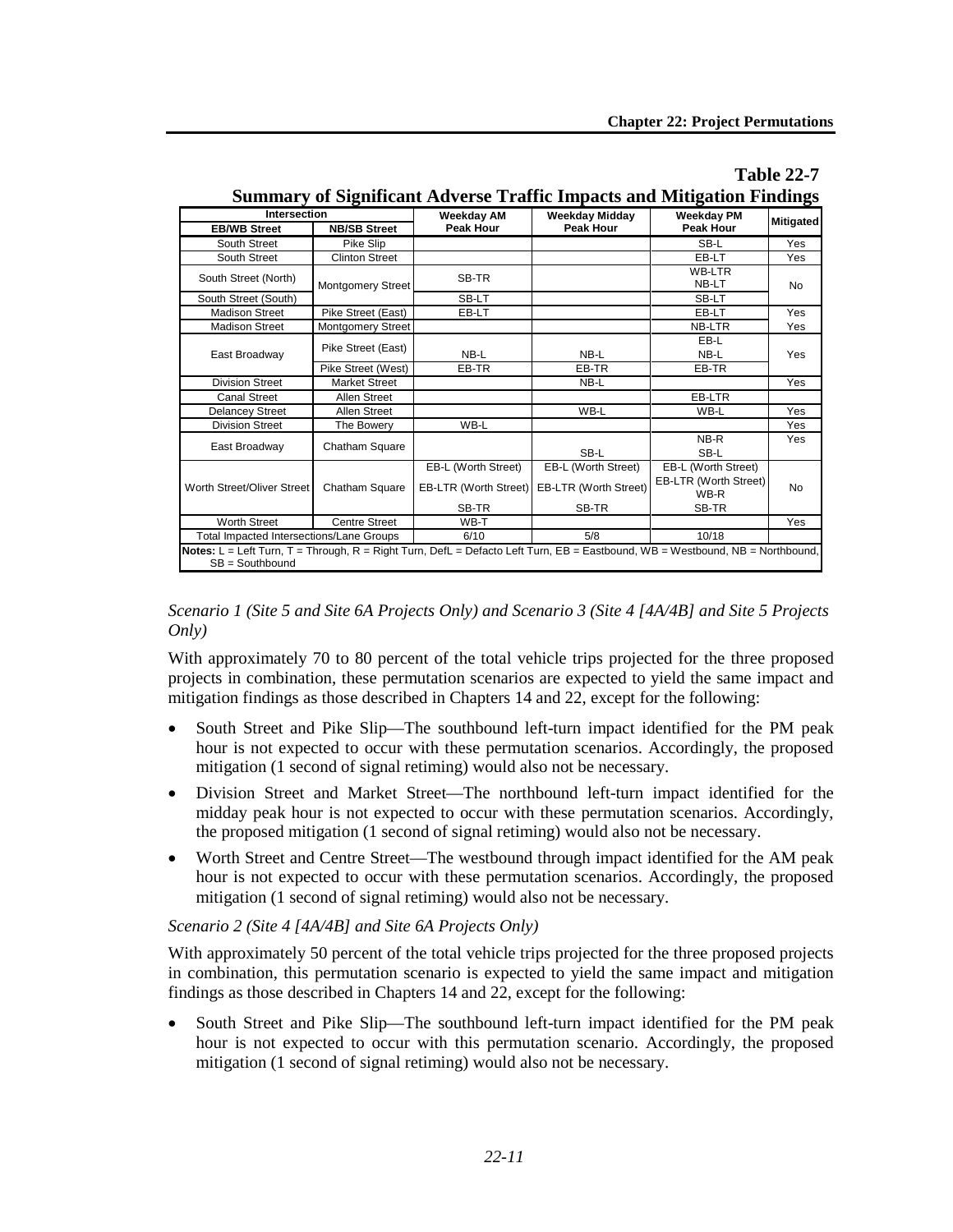#### **Two Bridges LSRD**

- Division Street and Market Street—The northbound left-turn impact identified for the midday peak hour is not expected to occur with this permutation scenario. Accordingly, the proposed mitigation (1 second of signal retiming) would also not be necessary.
- Allen Street and Delancey Street—The westbound left-turn impacts identified for the midday and PM peak hours are not expected to occur with this permutation scenario. Accordingly, the proposed mitigation (1 second of signal retiming) would also not be necessary.
- Chatham Square and East Broadway—The southbound left-turn impact identified for the midday peak hour is not expected to occur with this permutation scenario. Accordingly, the proposed mitigation (1 second of signal retiming) would also not be necessary.
- Worth Street and Centre Street—The westbound through impact identified for the AM peak hour is not expected to occur with this permutation scenario. Accordingly, the proposed mitigation (1 second of signal retiming) would also not be necessary.

Since the three permutation scenarios would all still result in the potential for significant adverse traffic impacts, two one of which could not be mitigated with standard traffic engineering measures, an assessment of anticipated impacts for each individual project was prepared.

#### *Site 4 (4A/B) Only/Site 6A Only*

With approximately 25 percent of the total vehicle trips projected for the three proposed projects in combination, if only the Site 4 (4A/B) project or the Site 6A project were to move forward, it would be expected to yield the same impact and mitigation findings as those described in Chapters 14 and 22, except for the following:

- South Street and Pike Slip—The southbound left-turn impact identified for the PM peak hour would not be expected to occur with this scenario. Accordingly, the proposed mitigation (1 second of signal retiming) would not be necessary.
- Madison Street and Pike Street—The eastbound left-turn impact on the east portion of the intersection identified for the AM and PM peak hours would not be expected to occur with this scenario. Accordingly, the proposed mitigation (1 second of signal retiming) would not be necessary.
- East Broadway and Pike Street—The northbound left-turn impact on the east portion of the intersection and the eastbound through-right impact on the west portion of the intersection identified for the midday peak hour would not be expected to occur with this scenario. Accordingly, although the lane restriping for the eastbound approach would still be applicable for this peak hour to mitigate the impacts identified for the AM and PM peak hours, the proposed 1 second of signal retiming for the northbound left-turn would not be necessary.
- Canal Street and Allen Street—The eastbound approach impact identified for the PM peak hour would not be expected to occur with this scenario. Accordingly, the proposed mitigation (1 second of signal retiming) would not be necessary.
- Division Street and Market Street—The northbound left-turn impact identified for the midday peak hour would not be expected to occur with this scenario. Accordingly, the proposed mitigation (1 second of signal retiming) would not be necessary.
- Allen Street and Delancey Street—The westbound left-turn impacts identified for the midday and PM peak hours would not be expected to occur with this scenario. Accordingly, the proposed mitigation (1 second of signal retiming) would not be necessary.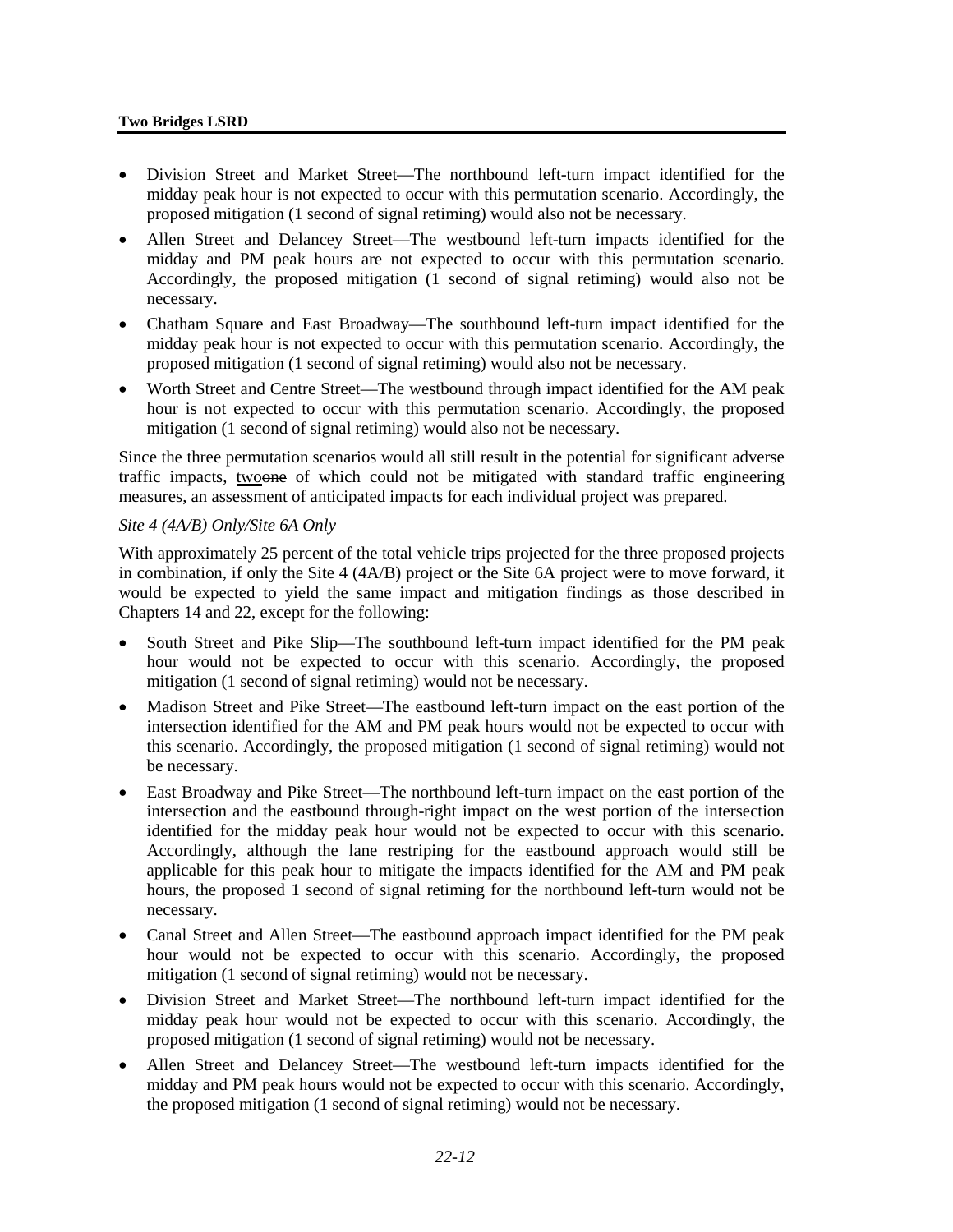- The Bowery and Division Street/Doyers Street—The westbound left-turn impact identified for the AM peak hour would not be expected to occur with this scenario. Accordingly, the proposed mitigation (1 second of signal retiming) would not be necessary.
- Chatham Square and East Broadway—The southbound left-turn impact identified for the midday peak hour is not expected to occur with this scenario. Accordingly, the proposed mitigation (1 second of signal retiming) would also not be necessary.
- Worth Street and Centre Street—The westbound through impact identified for the AM peak hour would not be expected to occur with this scenario. Accordingly, the proposed mitigation (1 second of signal retiming) would not be necessary.

#### *Site 5 Only*

With approximately 50 percent of the total vehicle trips projected for the three proposed projects in combination, if only the Site 5 project was to move forward, it would be expected to yield similar results as those described above for permutation Scenario 2 (Site 4 [4A/4B] and Site 6A projects only). Impacts identified at five intersections for the three proposed projects in combination would likely not materialize if only the Site 5 project was to move forward.

#### *SUBWAY STATION*

As detailed in Chapter 14, "Transportation," significant adverse subway station impacts were identified for the S1 street-level stairway, located on the northwest corner of Madison Street and Rutgers Street, during the AM and PM peak periods and the P3 platform stairway during the AM peak period. Constructing a new street-level stairway (S2) across the street from the existing S1 stairway, coupled with an extension of the adjacent sidewalk, and widening the P3 platform stairway were proposed to mitigate the identified impacts. Additionally, in compliance with the Americans with Disabilities Act (ADA), two elevators, one between street-level and mezzaninelevel and one between mezzanine-level and platform-level would need to accompany these stairway improvements.

Similar to what was described above for traffic, incremental subway trips associated with Scenario 1 (Site 5 and Site 6A projects only) and Scenario 3 (Site 4 [4A/4B] and Site 5 projects only) would be approximately 75 percent of the total subway trips projected for the three proposed projects in combination, while those for Scenario 2 (Site 4 [4A/4B] and Site 6A projects only) would be approximately half of that same total. Because stairway S1 already operates at congested levels under existing conditions, with a volume-to-capacity (v/c) ratio of up to 1.15 during peak periods and is projected to worsen to a peak period v/c ratio of up to 1.44 under No Action condition, any notable increase in additional subway ridership generated by any of the proposed projects is expected to yield a significant adverse impact at this stairway. Similarly, because the P3 platform stairway will operate at capacity during the AM peak period under No Action condition, it is also susceptible to be significantly impacted with any notable increases in subway ridership. Although the extent of the mitigation could vary (i.e., slightly narrower new and/or widened stairways) and would be determined in coordination with New York City Transit (NYCT), the projected impact and required mitigation would largely be the same under any permutation scenario, or with any one of the three proposed projects individually.

## *PEDESTRIANS*

As detailed in Chapter 14, "Transportation," significant adverse pedestrian impacts were identified for one sidewalk and three crosswalks near the project sites. A sidewalk extension (in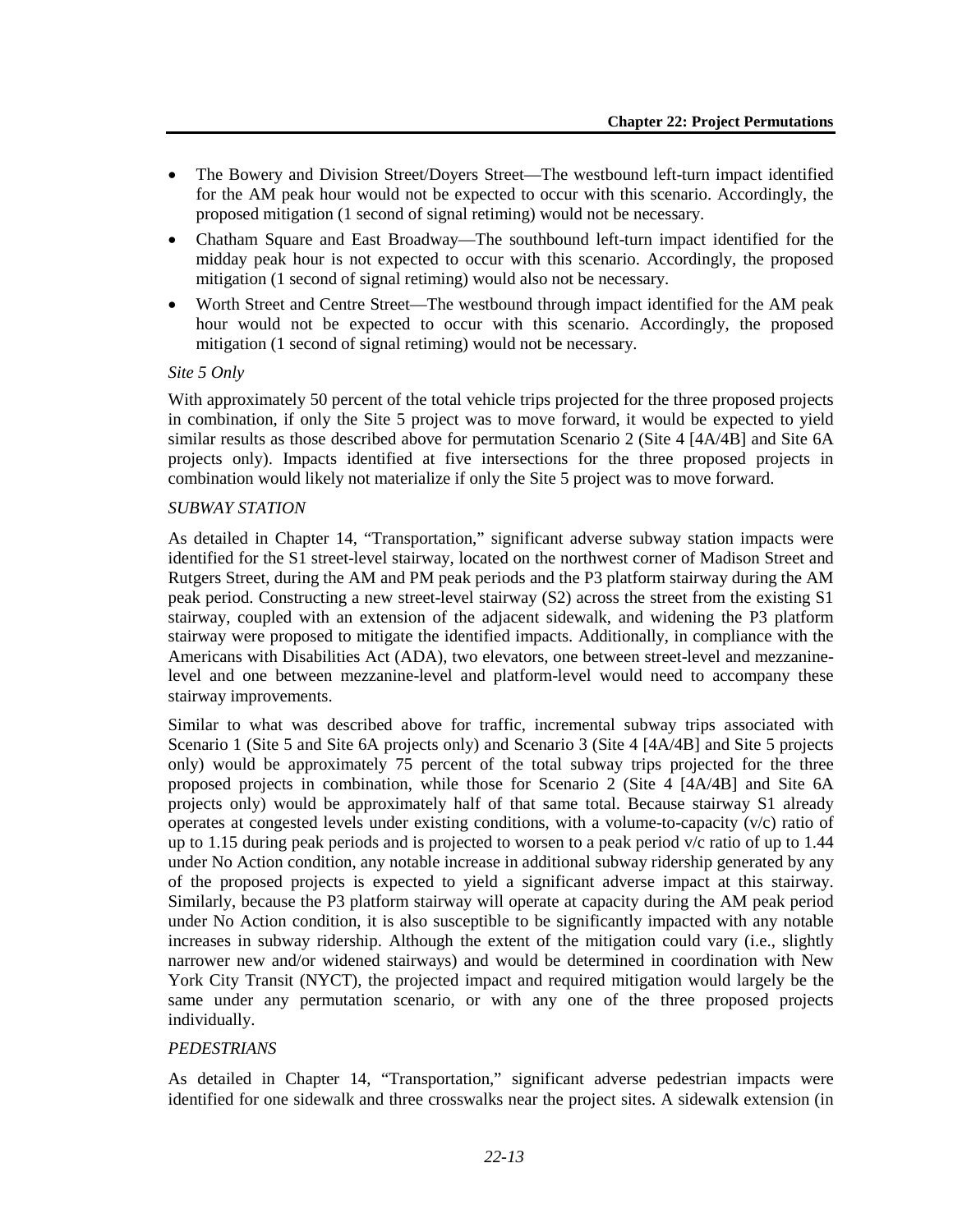conjunction with a new street-level stairway), crosswalk widening, and adjustment to signal timings were proposed to mitigate the projected impacts at these locations; see Chapter 21, "Mitigation." With these mitigation measures in place, all projected impacts would be fully mitigated. **Table 22-8** presents a summary of the impacted locations and whether measures were identified to mitigate the projected impacts.

|                                                                                   |                                       |                                           | Dunmar , or Digminum riu , croc i cucon am impacto |           |
|-----------------------------------------------------------------------------------|---------------------------------------|-------------------------------------------|----------------------------------------------------|-----------|
| <b>Pedestrian Element</b>                                                         | <b>Weekday AM</b><br><b>Peak Hour</b> | <b>Weekday Midday</b><br><b>Peak Hour</b> | <b>Weekday PM</b><br><b>Peak Hour</b>              | Mitigated |
| North Sidewalk of Madison Street between<br><b>Rutgers Street and Pike Street</b> | Impacted                              |                                           | Impacted                                           | Yes       |
| <b>Rutgers Street and Madison Street</b><br>North Crosswalk                       | Impacted                              |                                           |                                                    | Yes       |
| <b>Rutgers Street and Madison Street</b><br><b>West Crosswalk</b>                 | Impacted                              |                                           | Impacted                                           | Yes       |
| <b>Rutgers Street and Cherry Street</b><br>South Crosswalk                        |                                       | Impacted                                  | Impacted                                           | Yes       |

| <b>Table 22-8</b>                                        |
|----------------------------------------------------------|
| <b>Summary of Significant Adverse Pedestrian Impacts</b> |

Similar to what was described above for traffic and subway, pedestrian trip increments under Scenario 1 (Site 5 and Site 6A projects only) and Scenario 3 (Site 4 [4A/4B] and Site 5 projects only) would be approximately 75 percent of the total increments projected for the three proposed projects in combination, while those for Scenario 2 (Site 4 [4A/4B] and Site 6A projects only) would be approximately half of that same total. In consideration of the severity of the impacts identified for each of these locations, it is expected that any of the permutation scenarios would yield the same or similar impacts that would require the same or similar mitigation measures. If only the Site 5 project was to move forward, because projected trips for this proposed project would be comparable to Scenario 2 (Site 4 [4A/4B] and Site 6A projects only), the conclusions drawn above for that permutation scenario would apply. If only the Site 4 (4A/B) or Site 6A projects were to move forward, the resulting trip generation would be only approximately 25 percent of the total person trips projected for the three proposed projects in combination. Under this scenario, the crosswalk impact identified for the proposed projects at the north crosswalk of Rutgers Street and Madison Street during the AM peak hour would not be expected to occur.

As described in Chapter 21, "Mitigation," because the proposed new street-level stairway would divert existing subway riders away from the west side of Rutgers Street, the pedestrian impacts identified at the Madison Street and Rutgers Street intersection under the With Action condition (i.e., north sidewalk between Pike and Rutgers Streets and the intersection's north and west crosswalks) would also be mitigated. However, the shift in pedestrian flow would result in a new significant adverse impact at the intersection's east crosswalk, which could be mitigated with striping a wider crosswalk and adjusting the intersection's signal timing. These measures are expected to be required for all of the permutation scenarios, except for the development of only Site 4 (4A/B). Because Site 4 (4A/B) is located on the west side of Rutgers Slip/Street, it would not add a notable number of pedestrian trips on the east side of Rutgers Street and hence would not contribute to this east crosswalk impact.

# *IMPLEMENTATION OF MITIGATION MEASURES*

The proposed projects are expected to be developed along similar timeframes, with completion currently expected in 2021. Should any project(s) be completed more than two years before either or both of the others, (i.e., temporary certificates of occupancy are issued for any building(s) before the remaining project(s) have received new building permits), a memorandum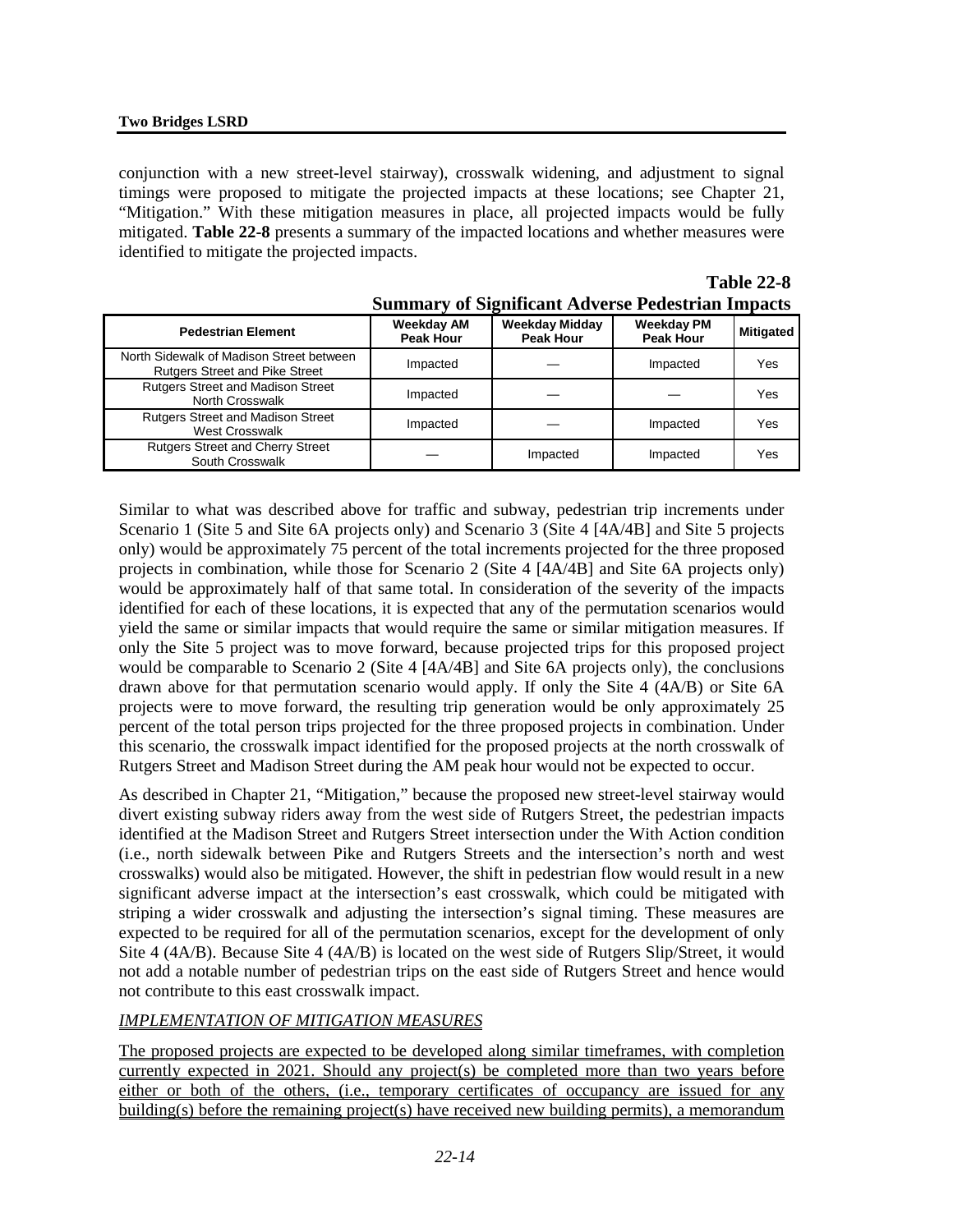would be provided to DOT confirming the need to implement the pedestrian and traffic mitigation measures upon occupancy of such initial building(s). This review of the traffic and pedestrian impacts and the associated mitigation measures would be undertaken prior to occupancy of such building(s). The review (i) would be conducted using the same baseline information presented in the FEIS, and (ii) only provide confirmation with respect to those locations that have been identified in the FEIS to incur impacts upon the full build-out of the three projects.

# **CONSTRUCTION**

As detailed in Chapter 19, "Construction," the proposed projects, analyzed cumulatively, would be expected to result in significant adverse construction-period transportation and noise impacts. Where practicable and feasible, mitigation measures have been recommended to address these impacts. If one or more of the three proposed projects is delayed indefinitely or not pursued, the cumulative construction impacts of the <u>one or</u> two remaining projects may be less intensive than those projected for all three projects in combination, and in some cases certain impacts may not materialize at all. Correspondingly, some of the mitigation measures identified may not be warranted or they may be reduced to address impacts of smaller magnitudes. The potential for changes in the cumulative construction transportation and noise impacts are summarized below.

## *TRANSPORTATION*

It was concluded in Chapter 19, "Construction," that since the projected construction-related trip-makingtraffic would be less than the trip-making uponthat from the full build-out of the proposed projects (the future With Action condition). However, temporary any potential transportation-related impacts during peak construction would be within the envelope of significant adverse impacts would still be expected at a subset of intersections that have been identified to incur impacts with for the future With Action condition (full build-out of the proposed projects). During the early morning and mid-afternoon construction peak hours, significant adverse construction traffic impacts were identified for two and five study area intersections, respectively. Standard traffic engineering measures, akin to those recommended to address the anticipated operational impacts, would be sufficient to fully mitigate most of these temporary construction impacts. As described above with the full build-out of the proposed projects, significant adverse traffic impacts were identified at 13 study area intersections, all but one of which could be fully mitigated with standard traffic engineering improvement measures. Only those identified for the mid-afternoon construction peak hour at the intersections of South Street and Montgomery Street the and Chatham Square and Worth Street/Oliver Street intersection ewould not be fully remain unmitigated.

If one or more of the three proposed projects is delayed indefinitely or not pursued, trip-making during peak construction is expected to be less than what has been depicted in Chapter 19, "Construction." As such, there would likely be fewer traffic impacts during construction, or the impacts would be of relatively lower magnitudes, consistent with the findings presented above under "Transportation."

Because parking utilization within ½-mile from the project sites is already projected to exceed capacity during the weekday midday period under the future No Action condition, if any one of the three proposed projects is delayed indefinitely or ultimately not pursued, the reduced number of construction worker vehicle demand would still result in a parking shortfall, albeit at a lesser magnitude than the 938 spaces described in Chapter 19, "Construction." As stated in the *CEQR Technical Manual*, a parking shortfall resulting from a project located in Manhattan does not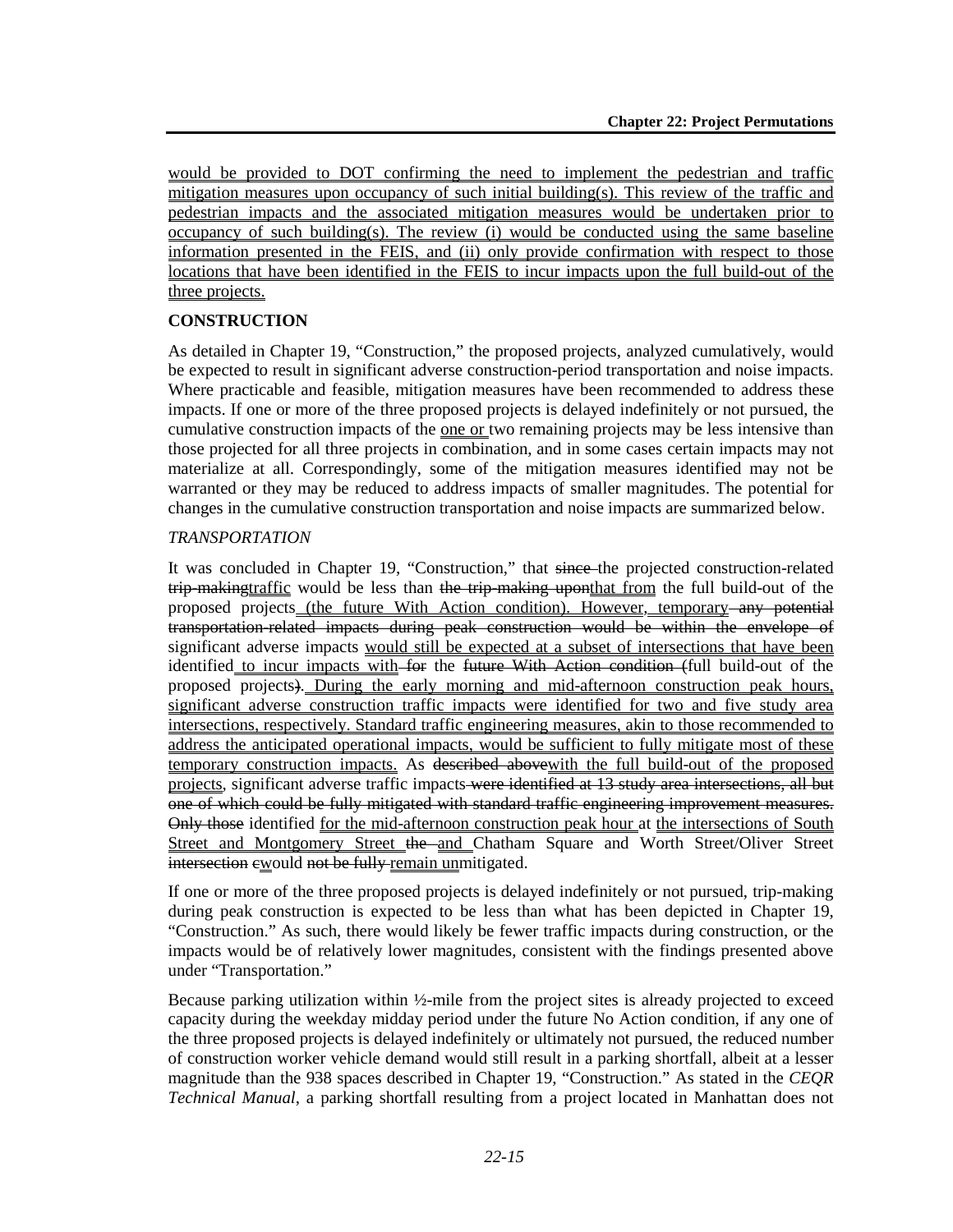#### **Two Bridges LSRD**

constitute a significant adverse parking impact, due to the magnitude of available alternative modes of transportation.

Although a significant adverse subway stairway impact was identified for the commuter peak periods for the With Action condition, construction worker trips would be made outside of these peak periods when subway ridership would be relatively lower. Similar conclusions also were made for bus ridership. Since no significant adverse transit impacts were predicted for construction of the proposed projects, there would also not be the potential for any significant adverse transit impacts if one or more of the three proposed projects is delayed indefinitely or ultimately not pursued.

For pedestrians, although significant adverse impacts were identified for a sidewalk and three crosswalk locations during peak periods for the With Action condition, construction worker trips would be made outside of these peak periods when background pedestrian levels would be relatively lower. Since no significant adverse pedestrian impacts were predicted for construction of the proposed projects, there would also not be the potential for any significant adverse pedestrian impactsFurther, if one or more of the three proposed projects is delayed indefinitely or ultimately not pursued., trip-making during peak construction is expected to be less than what has been depicted in Chapter 19, "Construction." As such, there would likely be fewer pedestrian impacts during construction, or the impacts would be of relatively lower magnitudes, consistent with the findings presented above under "Transportation."

#### *NOISE*

As described in Chapter 19, "Construction," the proposed projects are anticipated to result in construction-period noise impacts at several locations surrounding the project sites, including the façades of residences facing the project sites on Cherry Street; the eastern, southern, and western façades of 64 Rutgers Street; 80 Rutgers Slip; the northern, eastern, and a portion of the southern façades of 82 Rutgers Slip; a portion of the northern façade and the eastern and western façades of 265 and 275 Cherry Street near Site 5; residences immediately adjacent to Site 6A; and residential buildings on Cherry Street between Rutgers and Clinton Streets and 250 Clinton Street, the residential buildings immediately adjacent to Site 6A, and portions of the northern and western façades of 286 South Street near Site 6A; and portions of the northern and eastern façades of the residences west of Site 4 (4A/4B). These identified construction-period noise impacts are attributable primarily to the construction of each individual project, rather than to the cumulative noise levels of the proposed projects at certain periods of construction.

Therefore, if the Site 4 (4A/4B) project is delayed, the construction-period noise impacts predicted at 64 Rutgers Street, 80 Rutgers Slip, 82 Rutgers Slip, and the residences west of Site 4 (4A/4B) would not occur until such time that construction of Site 4 (4A/4B) occurs. If the Site 4 (4A/4B) project is indefinitely delayed or ultimately not pursued, the construction-period noise impacts predicted at 64 Rutgers Street, 80 Rutgers Slip, 82 Rutgers Slip, or the residences west of Site 4 (4A/4B) would not occur.

If the Site 5 project is delayed, the construction-period noise impacts predicted at 265 and 275 Cherry Street would not occur until such time that construction of Site 5 occurs. If the Site 5 project is indefinitely delayed or ultimately not pursued, the construction-period noise impacts predicted at 265 and 275 Cherry Street would not occur.

If the Site 6A project is delayed, the construction-period noise impacts predicted at residences facing the project site on Cherry Street; the residences immediately adjacent to Site 6A, and 286 South Street would not occur until such time that construction of Site 6A occurs. If the Site 6A